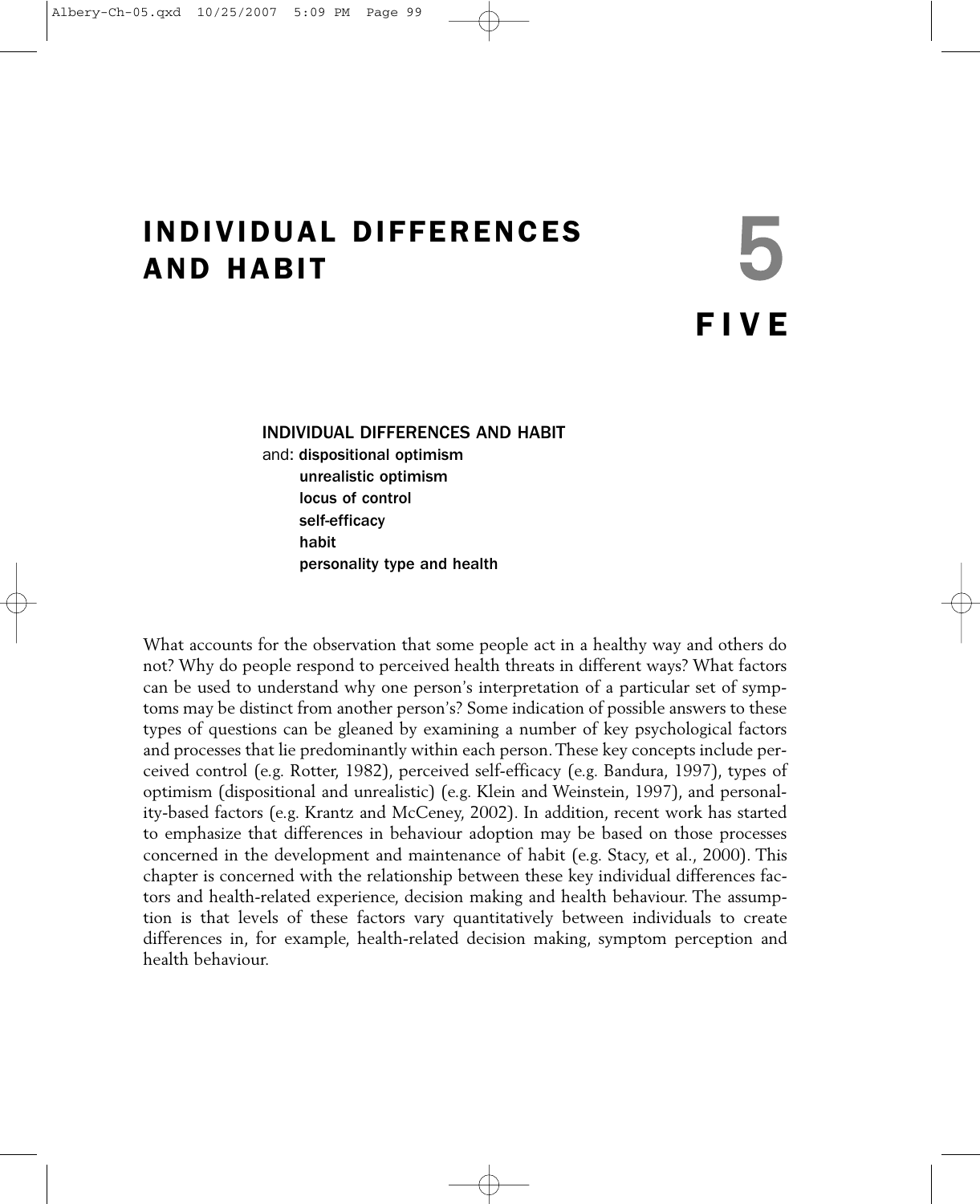#### INDIVIDUAL DIFFERENCES AND HABIT and: DISPOSITIONAL OPTIMISM

- MEANING Individual differences in generalized expectancies about positive and negative (health) outcomes have been conceptualized according to a number a factors including locus of control and self-efficacy (see the relevant concept in this chapter), as well as dispositional optimism/pessimism and explanatory style. Each of these factors has been studied by health psychologists to ascertain how they predict whether or not a person undertakes health protective behaviour, and also as to possible reasons for not behaving in a self-protective way. Dispositional optimism is a generalized expectancy that good things will happen in the future and bad things will not, irrespective of how these outcomes occur. Unlike locus of control and self-efficacy, dispositional optimism considers expectations of outcomes in a very general sense – locus of control and self-efficacy are more concerned with expectations about what caused these outcomes.
- Scheier and Carver (1985) introduced the concept of dispositional optimism as part of a behavioural self-regulatory approach for understanding goal-directed behaviour.This approach argues that goal-directed behaviour is governed by a feedback system in which the current behaviour or condition is compared against a behavioural goal. When there is an inconsistency between the goal and the conditions, the likelihood of a reduction in this inconsistency is dependent on one's expectancies about reducing such inconsistency through behavioural modification (Scheier and Carver, 1992). Optimistic individuals are likely to adopt active and directive forms of coping under such conditions, whereas pessimists may disengage in the process and use avoidance coping strategies. In other words, a generalized optimistic outlook is likely to lead to an individual having a set of expectancies about how best to achieve a goal, to believe that a desired outcome is possible and to act on these beliefs. A pessimist is more likely to 'give up' and disengage. ORIGINS

#### CURRENT USAGE

To measure dispositional optimism versus pessimism, the Life Orientation Test (LOT) was devised by Scheier and Carver (1985) and revised as the LOT-R to explicitly map onto expectancies for the future (Scheier et al., 1994). The LOT and LOT-R have good internal reliability and have been subjected to extensive validation work.

While these measures were conceptualized as measuring a single optimismpessimism dimension, work has shown that two predominantly independent factors, optimism (based on the positive items) and pessimism (based on the negative items), are present (e.g. Robinson-Whelen et al., 1997)). In other words, being pessimistic is not just about *not* being optimistic – you can be pessimistic for some health events and optimistic for others. Optimism and pessimism have been found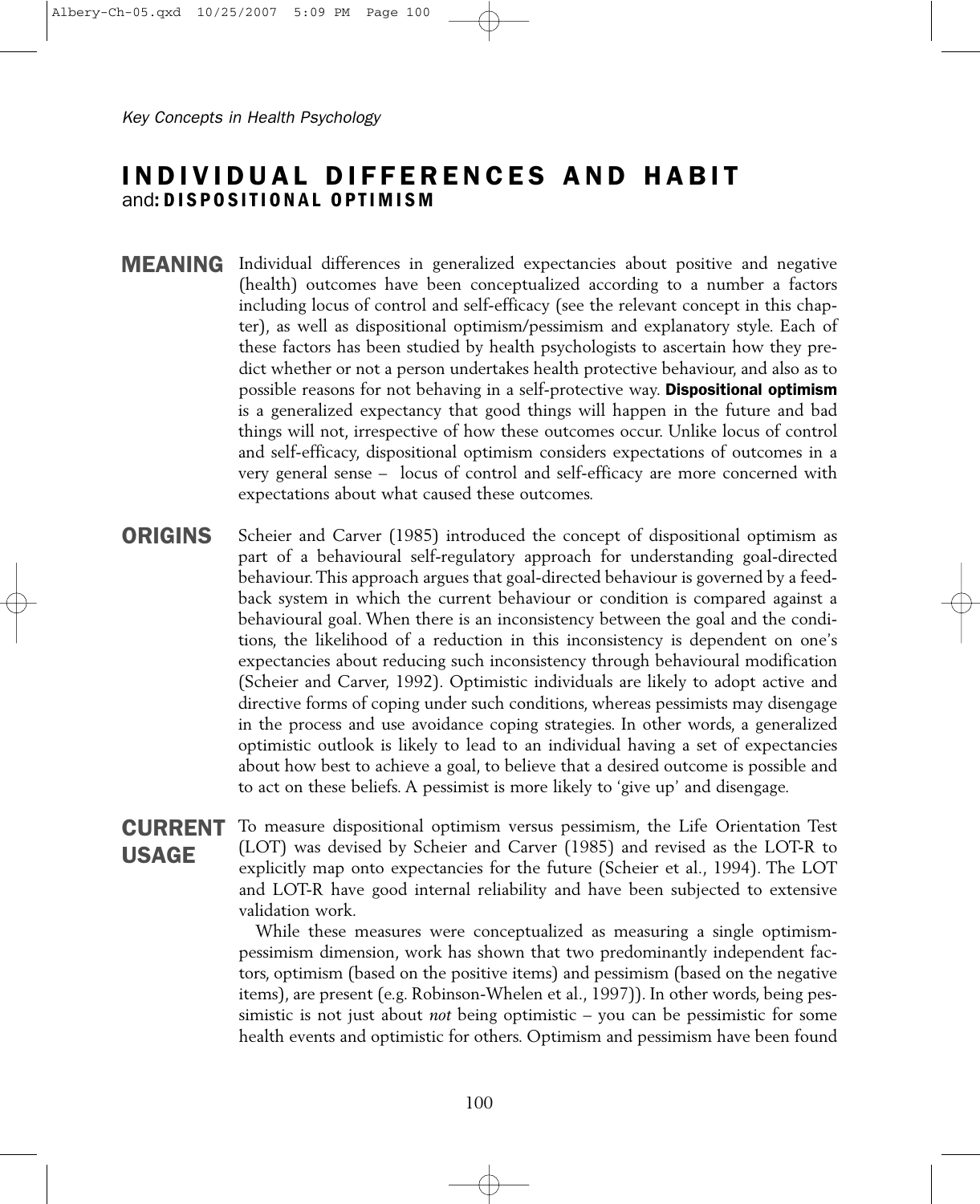to predict a number of health outcomes (see Anderson (1996) for a meta-analysis of LOT studies). For instance, pessimism (and not optimism) was found to predict mortality rates in younger cancer sufferers (Schultz et al., 1996), and optimism has been shown to predict decreased distress levels in HIV positive individuals (Taylor et al., 1992) and people undergoing surgery for breast cancer (Carver et al., 1993). The question remains however – what are the mechanisms through which dispositional optimism may be adaptive for psychological and physical functioning?

One major explanation revolves around the differential use of coping strategies by optimists and pessimists. Optimists use more problem-focused, active and engaged coping styles when confronted with a health threat which guard the individual against psychological stressors (e.g. negative affect) related to physical health (Shepperd et al., 1996). In addition, optimism is associated with more health protective behaviours such as a good diet and physical exercise, emphasizing a behavioural route through which optimism might protect against certain negative health outcomes (Miles and Scaife, 2003). One recent prospective study examined the effect of pessimism and optimism on the outcome of a major life event in over 5,000 individuals and was particularly interested in studying the role of pre-existing optimism on health outcomes (Kivimäki et al., 2005). Highly optimistic people were found to return to work significantly faster and have fewer sick days than pessimistic individuals after the event, suggesting that an optimistic outlook may reduce the likelihood of experiencing health problems.

In addition to a generalized expectancy, optimism has also been thought of as a type of **explanatory style**, or the manner in which individuals attribute causes to events. Optimistic individuals are less likely to attribute internal (e.g. personal fault), stable (e.g. believing the cause of a stressful experience stems from one's own personality) and global (e.g. the stressor as being less transient, less modifiable and not generalized to other similar events) causes to stressful or negative events. Optimists attribute events to external and unstable causes, and believe these events are caused by specific situational factors. Pessimists attribute negative events to internal, stable and global causes and have a pessimistic explanatory style. Physiological evidence suggests that a pessimistic explanatory style is related to decreased immune functioning (e.g. Kamen-Siegel et al., 1991) while psychological evidence has shown a relationship with the type of self-reported illness reported and also attendance at medical clinics (e.g. Peterson and Seligman, 1987). These effects result because pessimists have maladaptive beliefs in being helpless as well as decreased self-efficacy, which create differences in the types of coping activities undertaken by this group resulting in behavioural harm.

Dispositional optimism is important because it describes an individual difference SIGNIFICANCE factor that is predictive both of physical health and behavioural factors. Different levels of dispositional optimism should be important for predicting the types of decisions people make when deciding which course of action to take in response

# TO HEALTH PSYCHOLOGY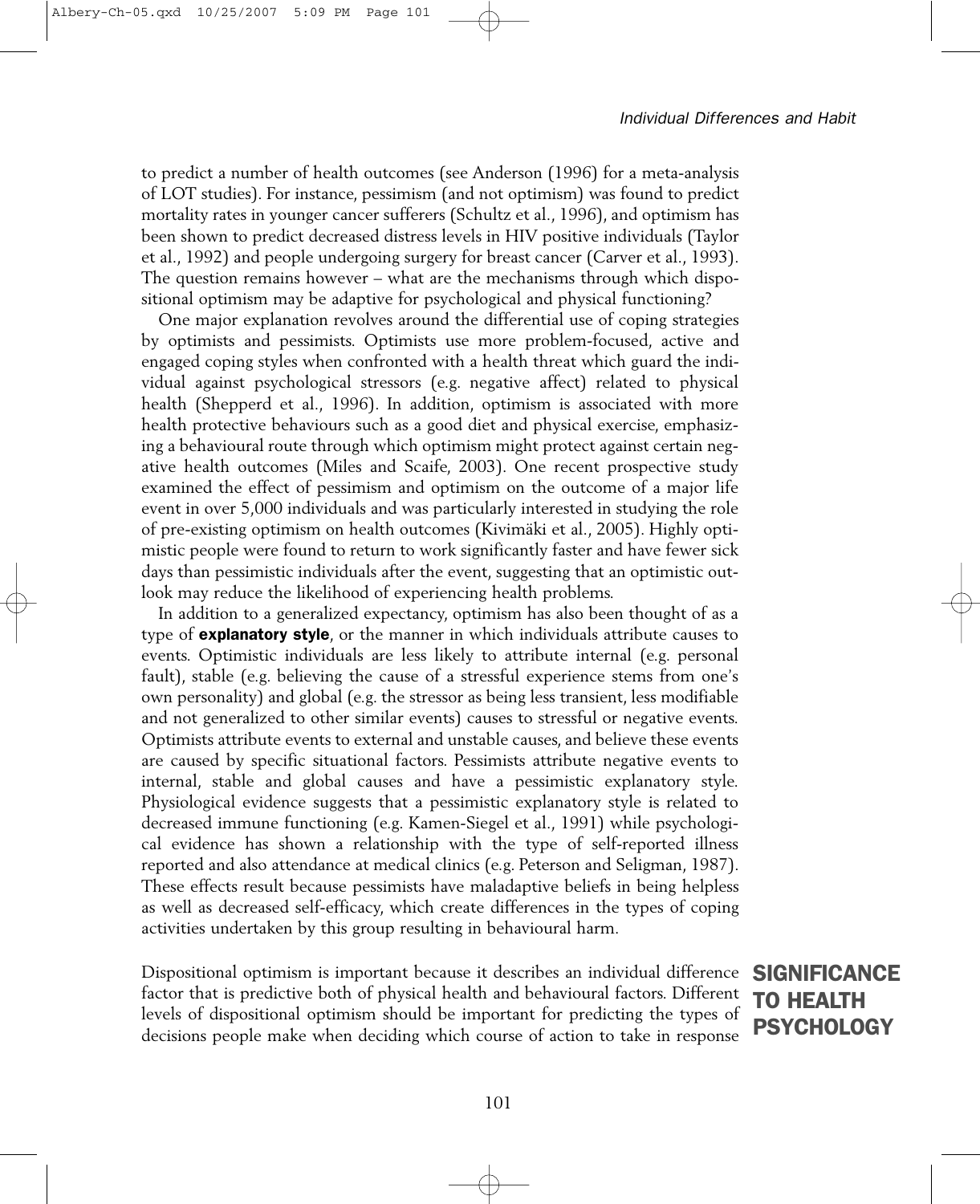to a health threat, as well as how they interpret and respond to the symptoms of illness and the onset. However, because dispositional optimism is thought of as being stable within people the feasibility of designing interventions to manipulate dispositional optimism is questionable. In addition, if optimism and pessimism are viewed as independent constructs changing optimism will not necessarily be reflected in changes in pessimism and vice versa.

#### Further reading

Anderson, G. (1996) The benefits of optimism: a meta-analytic review of the Life Orientation Test. Personality and Individual Differences, 21, 719–725.

Provides a detailed account of the utility of the key measure of dispositional optimism in psychological functioning.

Scheier, M.F., Carver, C.S. and Bridges, M.W. (1994) Distinguishing optimism from neuroticism (and trait anxiety, mastery and self-esteem): a reevaluation of the Life Orientation Test. Journal of Personality and Social Psychology, 67, 1063–1078. A very useful conceptual account of the role of dispositional optimism in everyday functioning and behaviour.

See also individual differences and habit and unrealistic optimism

#### INDIVIDUAL DIFFERENCES AND HABIT and: UNREALISTIC OPTIMISM

MEANING It is clear that central to many psychological approaches and theories in understanding why people do or do not take health protective behaviours is the concept of risk perception. An individual's appraisal of the likelihood that they will experience a particular health threat has been proposed in a number of models including protection motivation theory, the health belief model, the health action process approach and the precaution adoption process model (see Chapter 3 – Social Cognitive Models, and also Conner and Norman, 2005). In essence, these approaches have emphasized that the likelihood that a person will form an intention to behave (and thus actually behave in a specified way) is partly determined by how at risk they think they are of experiencing a negative health outcome. But how do individuals judge whether they are likely, or not, to experience either positive or negative life and health-related events in the future? One answer to this question comes from evidence that has explored the role of a comparative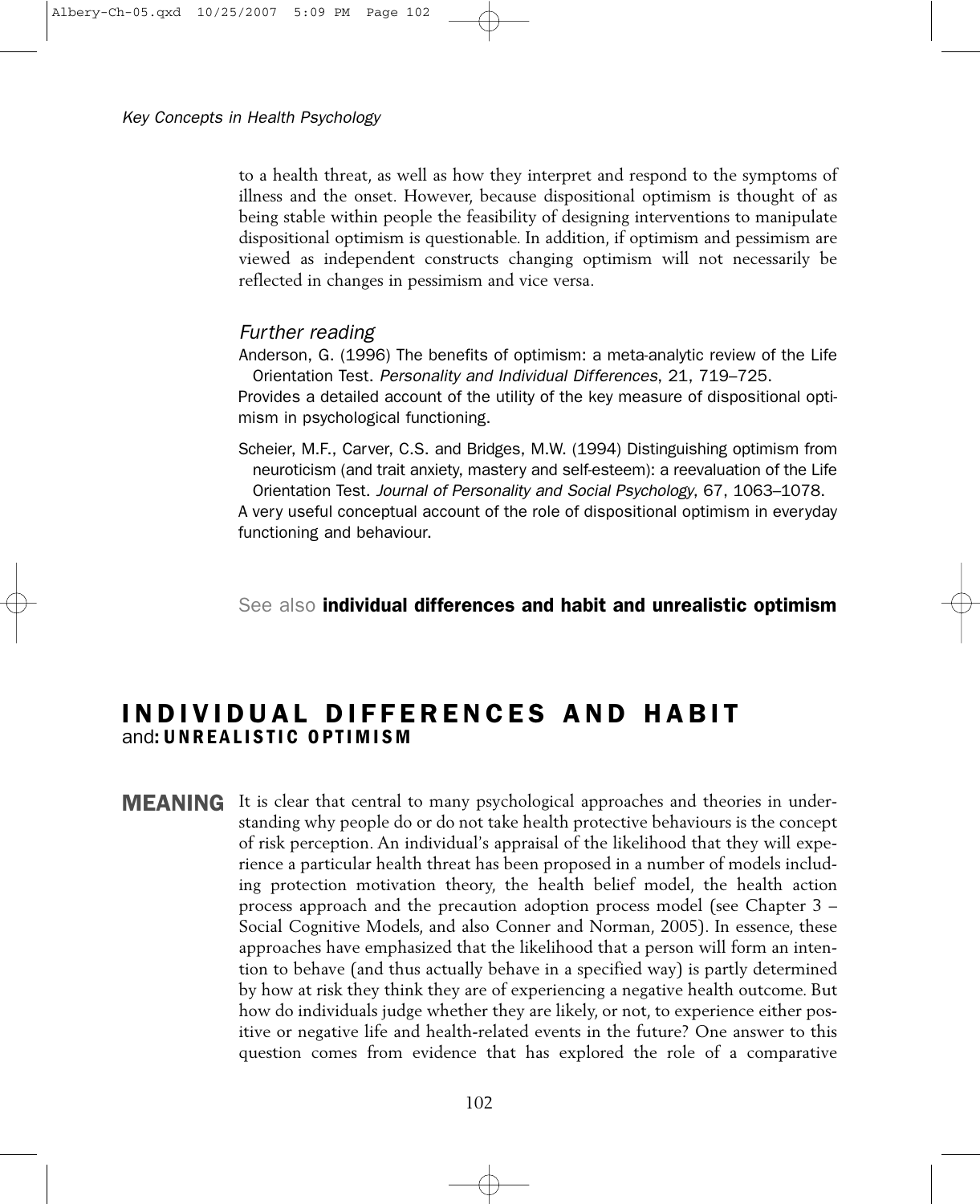appraisal process in risk perception, termed comparative optimism, optimistic bias or unrealistic optimism.

**Social comparison theory** argues that individuals are motivated to seek selfunderstanding and self-knowledge (Festinger, 1954). People need to evaluate themselves in their social worlds, and attempt to understand whether the beliefs and opinions they hold are correct. One way they do this is by 'looking' at others and how others' behaviour or belief sets differs from their own. For example, it seems logical that one way in which people decide their own perceived likelihood of contacting a particular disease is by comparing themselves (that is, their personal perceived risks) against the risk they perceive for others.While Festinger himself did not apply the theory to healthrelated decision making, other social psychologists recognized the relevance of social comparison theory in providing a partial understanding of health-related decision making (see Buunk and Gibbons, 1997). For instance, Bailis et al. (2005) showed that older people, who had reduced perceptions of control in relation to their health, used positive social comparisons as a means of enhancing their own self-concept. Importantly, this mechanism was shown to predict lower mortality and hospitalization rates.

One set of evidence suggests that people show a tendency to believe that they are less likely to encounter or experience negative events in their lives compared to other people. They believe themselves to be invulnerable to negative outcomes in comparison to other people. In addition they believe themselves more likely to experience positive events in the future in comparison to other individuals. Initially coined by Weinstein (1980), this tendency is termed 'unrealistic optimism', 'optimistic bias' or 'comparative optimism'. Unrealistic optimism is a group effect. For some people responses that they are less likely to experience a health outcome may well be accurate but not everybody's risk can be lower than other individuals', as many people see themselves as 'above average risk' as 'below average risk'. Because it has been shown that the large majority of people believe their risks to be lower than a comparative other person, this optimism is unrealistic or biased (van der Pligt, 1998; Weinstein, 1989).

People have been shown to be unrealistically optimistic in the face of a vast array  $\, {\rm \bf CURRENT} \,$ of health and life events including precise types of cancer (e.g. Eiser et al., 1993; Fontaine and Smith, 1995), heart disease (Marteau et al., 1995) and sexually transmitted diseases (Gerrard et al., 1996). It has also been shown for behaviours that put the individual at increased risk of experiencing related negative outcomes. These include drink-driving (Albery and Guppy, 1996), other driving behaviour (Rutter et al., 1998; McKenna and Albery, 2001), smoking (McKenna et al., 1993; Rise et al., 2002 ), food choice (see Miles and Scaife, 2003) and even bungy jumping (Middleton et al., 1996). The bias is not culturally specific, although differences in terms of the magnitude of the bias exist across cultures according to specific cultural identity factors like construal of self (see Fontaine and Smith, 1995; Heine and Lehman, 1995). Optimistic bias has been shown in older adults (e.g. Holland, USAGE

#### 103

#### ORIGINS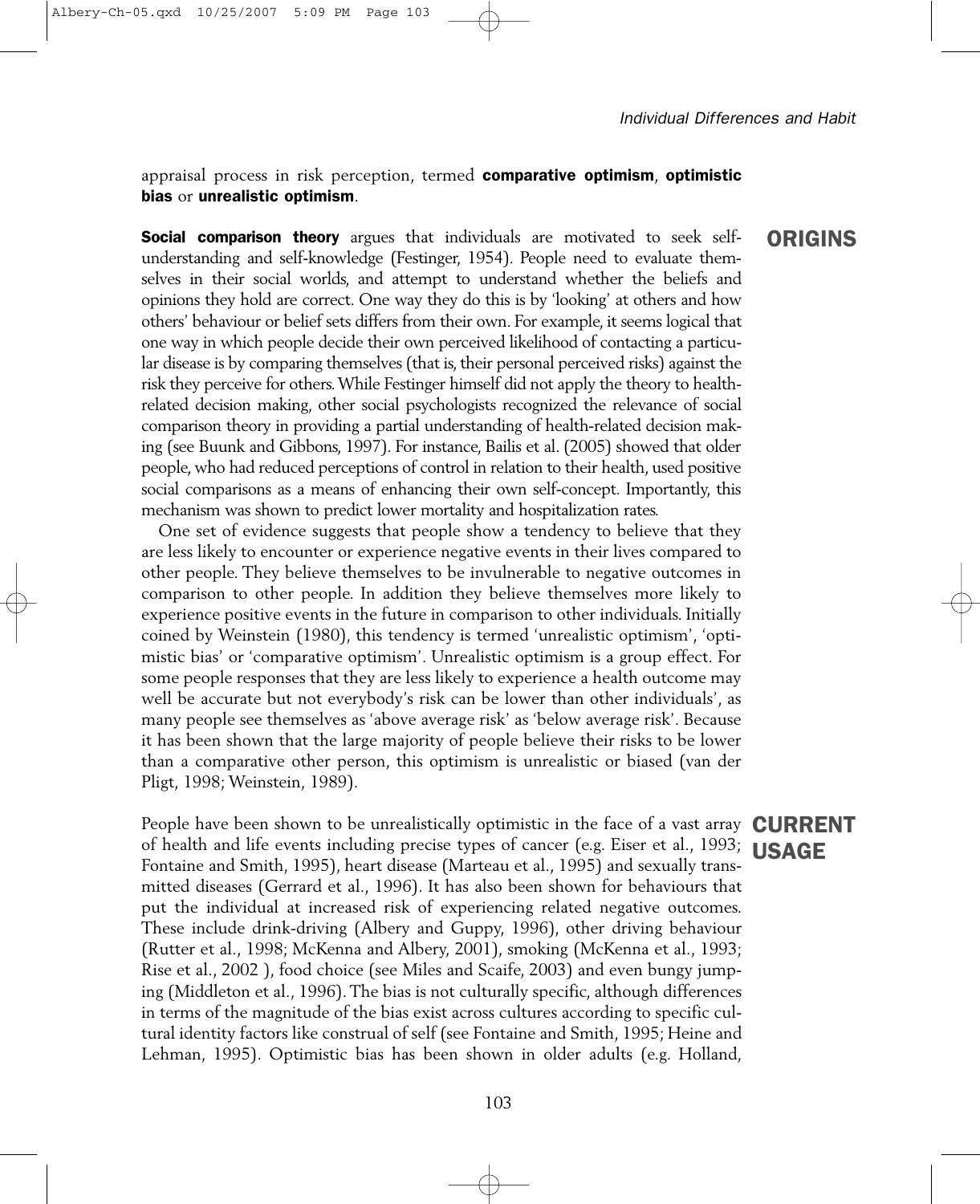1993) and younger adults (e.g.Weinstein, 1980), as well as for adolescents' perceptions (e.g. Quadrel et al., 1993; Whalen et al., 1994) and even in children as young as eight years of age (Albery and Messer, 2005).

Optimistic bias is usually measured by either an indirect method or a direct method. The indirect method involves a person making a judgment about their own risk (e.g. 'The chance of me getting lung cancer in the future is … ') and then a judgment about the average person ('The chance of the average person getting lung cancer in the future is … '). The difference between these two responses is said to represent the magnitude of the bias. The direct method requires the respondents to mark on a scale how likely they are compared to the average person of experiencing a health outcome. The midpoint of the scale is usually marked as the 'average'. Optimistic bias is determined by calculating the difference between the midpoint scale score (e.g. '0') and the mean response made by each individual. One advantage of the indirect method over the direct method is that one is able to ascertain whether different events are resulting in changes in either self or other perception. This is very important when ascertaining the effects of an intervention designed to reduce optimistic bias.

Both motivational and cognitively-based explanations have been offered for the operation of unrealistic optimism (see Weinstein, 1989; Klein and Weinstein, 1997). Motivational causes focus around the idea that because people 'want' to maintain self-esteem, self-worth and avoid threat (defensive denial) so as to maintain psychological well being, they will make risk-judgments that do not destabilize but enhance self-competence (Taylor and Brown, 1988). The outcome of this process is to see oneself as 'better' than others, thus reaffirming and maximizing self-esteem and avoiding threatening information sources. Cognitive explanations emphasize how risk-relevant information is processed to lead to the observed bias. Weinstein (1980) argued that optimistic bias results from an egocentric information processing bias – when a person is unable to take another's perspective – such that when making judgments about the self based on self-protective actions, people are unlikely to understand that similar preventative actions are also undertaken by others. They focus only on themselves.

#### Box 5.1 The effects of personal experience on unrealistic optimism

McKenna and Albery (2001) studied the effects of previous exposure with a threat-related event on the operation of unrealistic optimism. A number of driving groups were examined who had been exposed to varying degrees of threat. One group had been involved in a severe road accident in which they had been hospitalized, a second group was involved in a severe road accident in which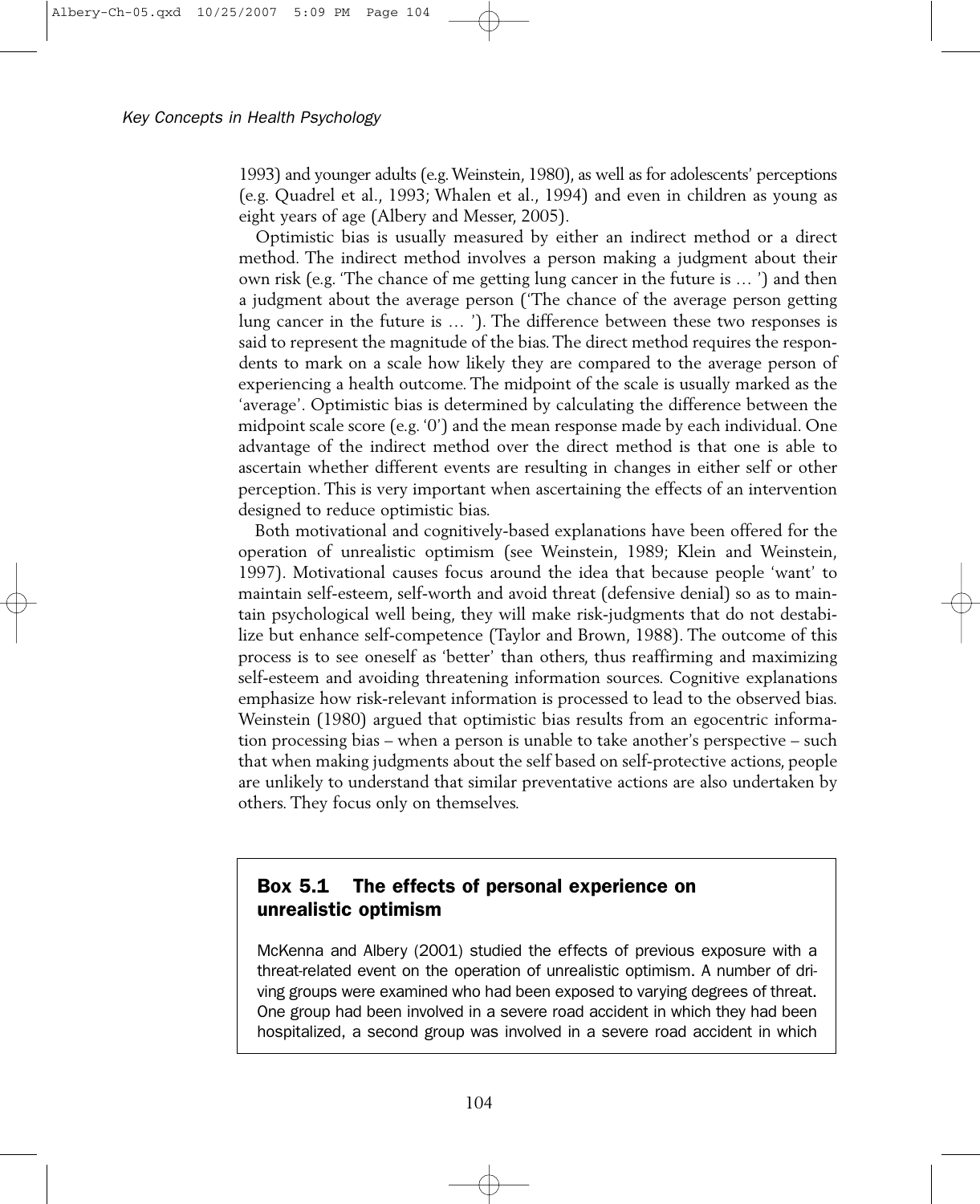another person had been hospitalized, a third group had been was involved in a minor accident in which nobody had been injured, and the final group was a control group who had never been involved in a road accident. Measures of comparative optimism for driving skill, driving safety and future accident involvement (e.g. 'Compared to the average driver how skillful a driver do you think you are?'), as well as intended future driving speed on the motorway, were taken. Participants marked on an 11-point scale, ranging from 'much less skillful', 'much less safe' and 'much less likely' (scored as 1), to 'much more skillful', 'much more safe' and 'much more likely' (scored as 11). The midpoint scale (6) was labeled 'average'. In addition, a number of comparative measures for other health-related events were taken to establish the generalization of any debiasing effects of driving perceptions on other aspects of a person's life.

| <b>Accident Group</b>  | Group        |               |                               |              |
|------------------------|--------------|---------------|-------------------------------|--------------|
|                        | <b>Skill</b> | <b>Safety</b> | <b>Accident</b><br>likelihood | <b>Speed</b> |
| Non-accident           | 7.74         | 8.31          | 4.39                          | 74.26        |
| Involved - control     | (1.59)       | (1.70)        | (2.04)                        | (9.62)       |
| Minor accident         | 7.65         | 7.94          | 4.31                          | 73.83        |
|                        | (1.57)       | (1.78)        | (2.12)                        | (8.51)       |
| Other severe injury    | 7.67         | 7.98          | 4.64                          | 73.07        |
|                        | (1.71)       | (1.47)        | (1.87)                        | (10.01)      |
| Personal severe injury | 7.25         | 7.62          | 4.57                          | 71.16        |
|                        | (1.65)       | (1.69)        | (1.99)                        | (8.41)       |
| Group total            | 7.57         | 7.98          | 4.47                          | 73.13        |
|                        | (1.65)       | (1.67)        | (1.99)                        | (9.27)       |

Table 5.1 Mean responses for perceived comparative skill, safety, future accident likelihood and intended driving speed (on the motorway) for groups of accident and non-accident involved drivers (Source: McKenna and Albery, 2001)

Note: For skill and safety responses (first two response columns), increased scores indicate increased comparative optimism. For accident involvement, increased scores indicate decreased comparative optimism.

Table 5.1 shows that only those who had experience of the most severe threat (being hospitalized after a traffic accident) showed decreased comparative risk estimates for skillfulness, safety and self-reported future speed intentions as compared to those who had experienced no threat – the control group. Comparative optimism (unrealistic optimism) is affected by personal experience of a severe health threat. In addition, no differences between the groups were found for other health events, suggesting that any effect is domain-specific.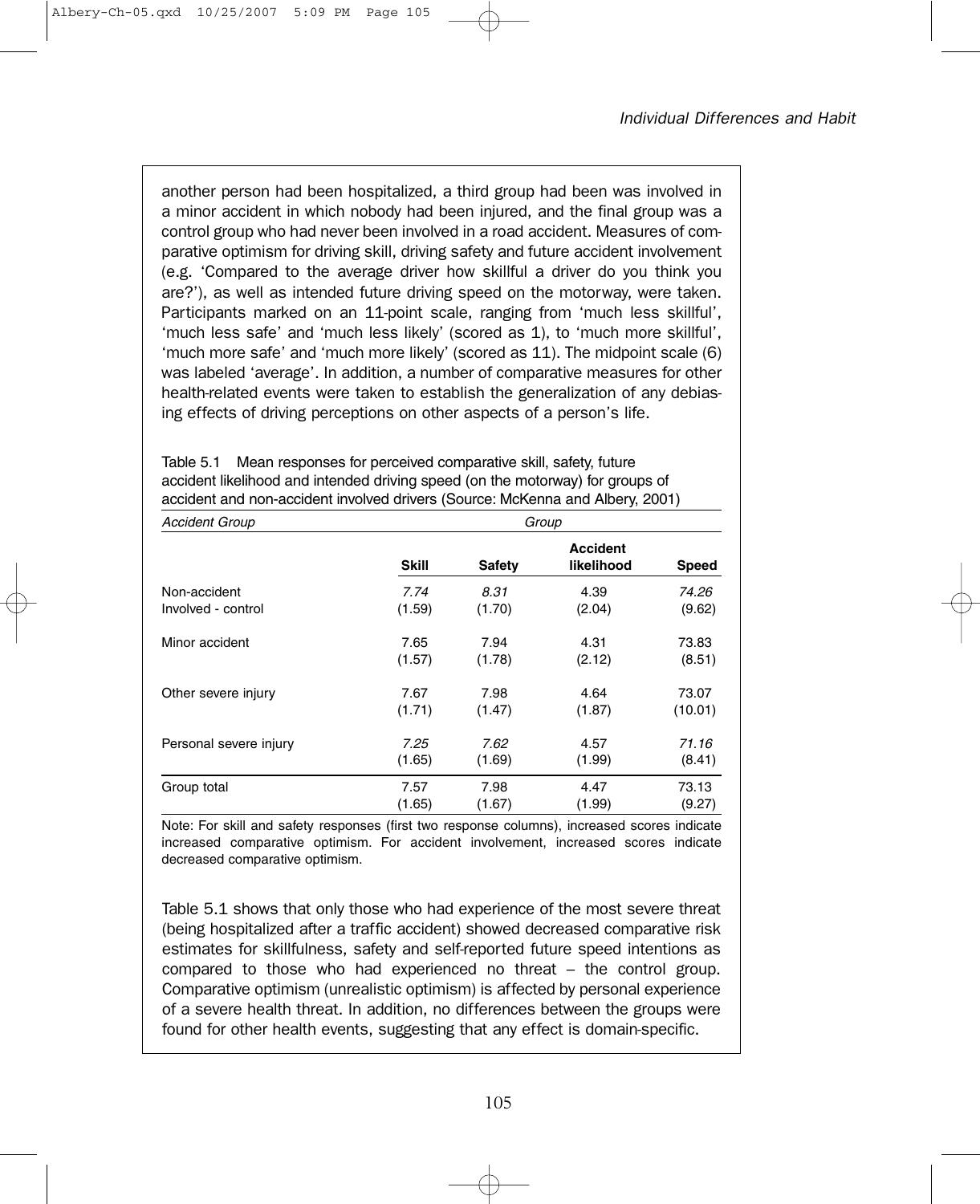The role of personal experience in predicting types of information processing has also been shown to be influential in understanding the operation of the bias (Weinstein, 1980; McKenna and Albery, 2001) (see Box 5.1). Personal experience makes it easier for similar events to be recalled from memory and as such this makes these events more available for recall and use. A final factor concerns the idea that people may be using a salient stereotype in their judgments such that they compare themselves with a high risk stereotypical group who may be different from themselves (Weinstein and Klein, 1995). In addition, evidence has been accumulated that optimistic bias varies as a function of how much control people think they have over future events (e.g. McKenna, 1993; Harris, 1996) but not according to how severe a health threat is deemed to be (Welkenhuysen et al., 1996).

It is assumed that being unrealistically optimistic about future health events is likely to result in a person not taking self-protective action. While this has been shown by comparing different groups of people, little evidence has shown a prospective link between the bias and actual future behaviour (e.g. Taylor et al., 1992; Rutter et al., 1998). Nevertheless, recent work has examined ways of changing, or debiasing, such optimistic perceptions and related behaviour. These have included making people accountable for their judgments (McKenna and Myers, 1997), creating a scenario in which people were to blame for the severity of an outcome (Myers and Frost, 2002), and restricting the comparison to a more similar to self target (e.g. Harris et al., 2000).

## TO HEALTH **PSYCHOLOGY**

SIGNIFICANCE If the manner in which people process health-related information is biased, resulting in the non-adoption of health protective behaviour, the study of possible cognitive biases (such as unrealistic optimism) in judging the likelihood of experiencing negative health outcomes and related decision making is fundamental. Unrealistic optimism locates this processing in a social comparative context, emphasizing that people make judgments about themselves relative to other people. The various factors found to be important in this mechanism, and which need to be overcome, can be utilized in the design and implementation of interventions created to enhance the likelihood that a person will take self-protective actions.

#### Further reading

Weinstein, N.D. (1980) Unrealistic optimism about future life events. Journal of Personality and Social Psychology, 39, 806–820.

The classic study that identified the operation of unrealistic optimism for a large number of health and non-health related life events. Provided the basis for the large body of work that has identified key operational accounts of the operation of the bias in health-related decision making and behaviour.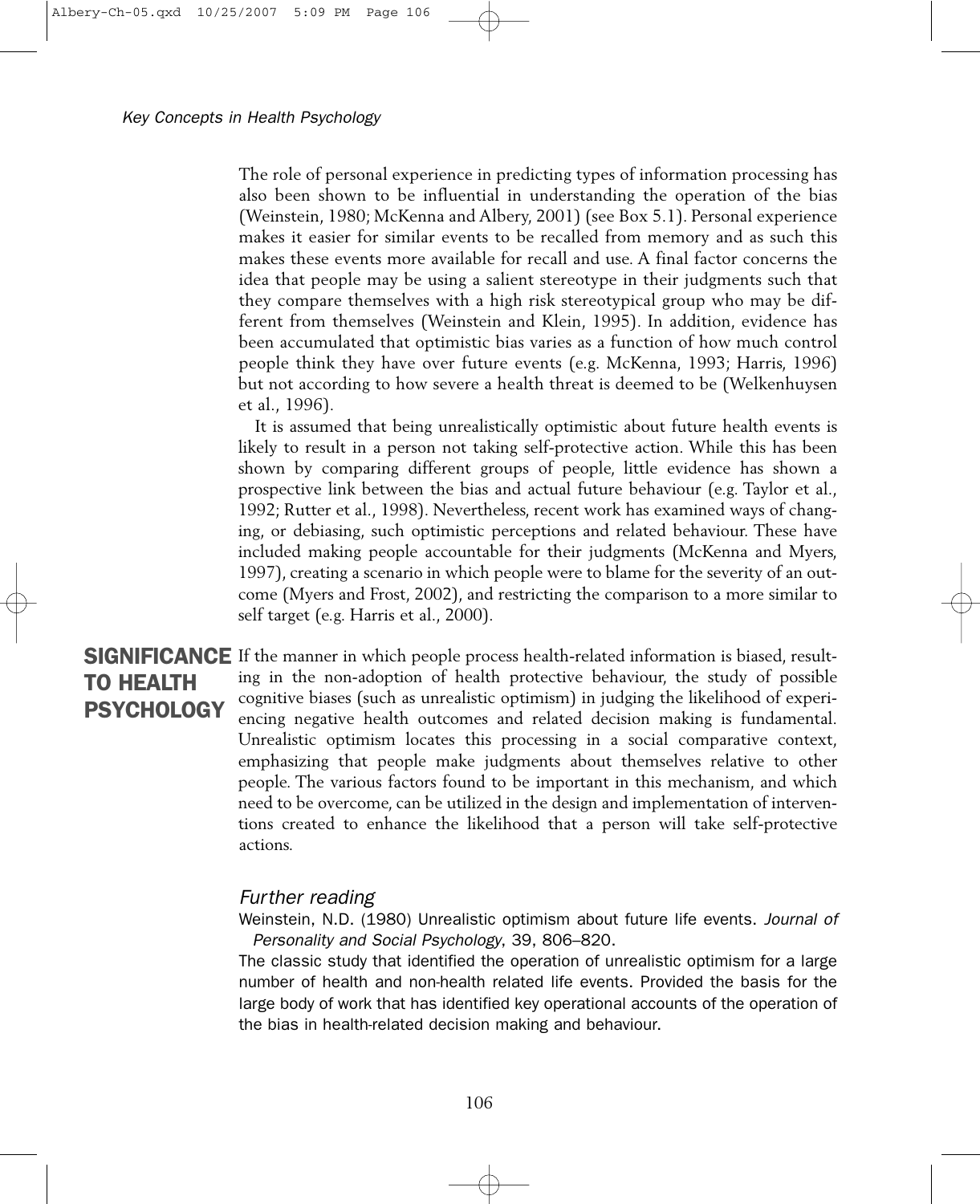Individual Differences and Habit

Klein, W.M. and Weinstein, N.D. (1997) Social comparison and unrealistic optimism about personal risk. In B.P. Buunk and F.X. Gibbons (eds), Health, Coping and Well-being. London: Lawrence Erlbaum. pp. 25–61.

An interesting review of the relationship between unrealistic optimism and judgments about personal risk. Explores the role of how making comparisons with others is important in predicting health and non-health related decision making.

See also individual differences and habit and dispositional optimism; social cognitive models and health action process approach

#### INDIVIDUAL DIFFERENCES AND HABIT and: LOCUS OF CONTROL

One of the many factors that have been implicated in the decision to undertake or not undertake health protective action is perceived control. In effect, this is about how much control a person thinks they have in determining whether or not they undertake a behaviour or attain an outcome associated with that behaviour (Wallston, 1997).This idea is central to some types of social cognition models identified in Chapter 3 (see the theory of planned behaviour) and has similarities with the concept of self-efficacy (see the self-efficacy concept in this chapter). MEANING

Perceived control has its roots in **social learning theory** (e.g. Rotter, 1982; Bandura, 2000, and see social cognitive theory in Chapter 3). Rotter (1966) identified the term **locus of control** to describe the idea that over time people learn to expect that outcomes are determined by factors internal to themselves, such as their own actions or beliefs, as well as those related to external sources like chance or luck. In particular, it is argued that people can believe they have control over any reinforcement that results from doing a behaviour and that the source of this reinforcement is either internal or external to the individual.

Locus of control is a generalized belief. This means that people may have a predominantly internal or external locus of control across many situations, but this will have the greatest effect when the expectancies (or outcomes) of a situation are not clear or defined for the individual (see Contrada and Goyal, 2004). Rotter (1966) originally thought of locus of control as a unidimensional factor comprising a continuum with internal to external control poles. This conceptualization led to

#### ORIGINS

#### CURRENT USAGE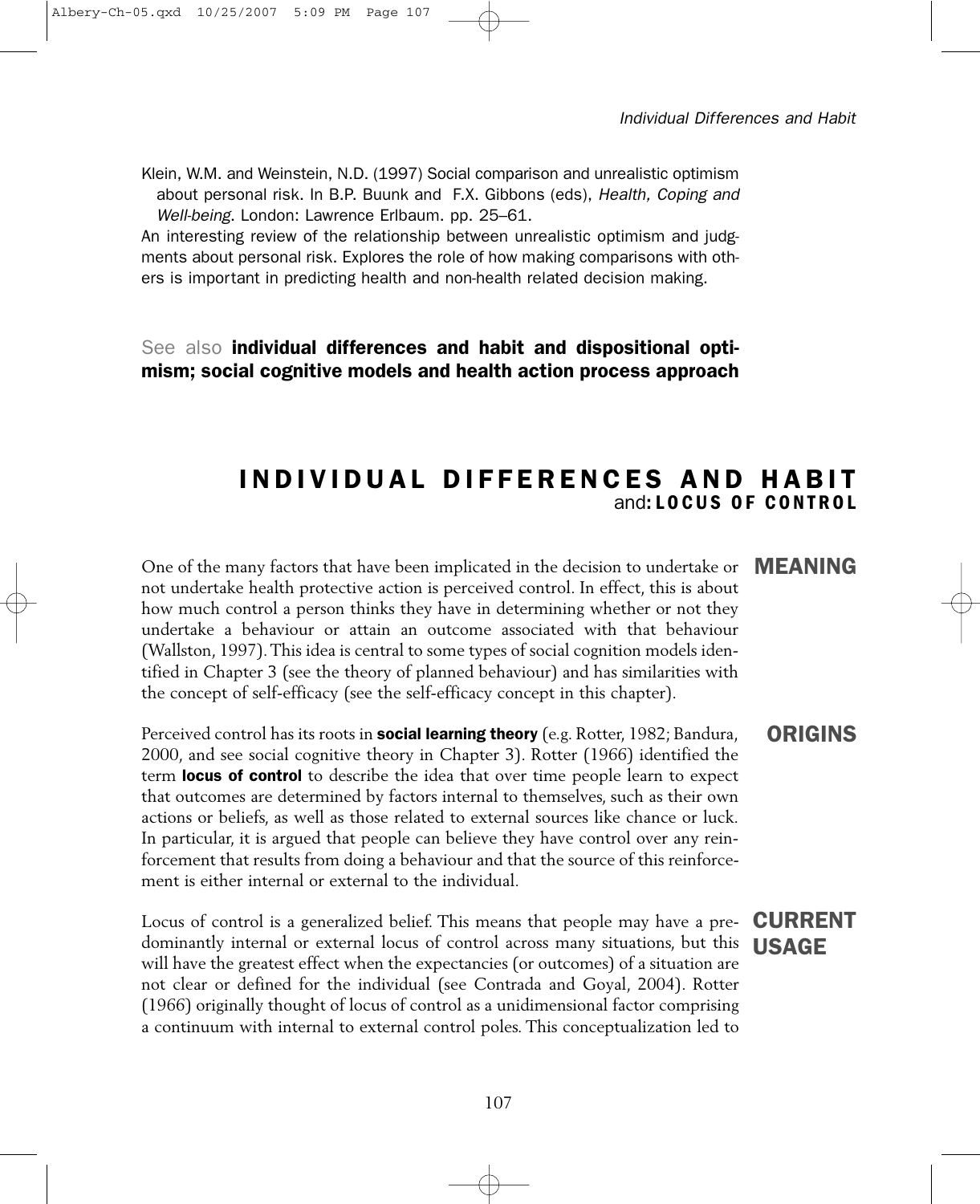the development of the Internal-External (I-E) scale to measure individual differences along this continuum. Further work identified that internal control and external control were in fact independent constructs (not correlated with one another) and should not be thought of as ends of a continuum (e.g. Levenson, 1974). In addition this work showed that external locus of control was also multidimensional, incorporating different types of external control. This led to the redevelopment of the locus control scale to comprise distinct constructs measuring internal control (the 'I' scale), and two external factors – powerful others controlling outcomes (the 'P' scale) and chance externality (the 'C' scale). As such, this allows for a person to be both internal and external in control at the same time. In general it has been shown that high internal locus of control is associated with beneficial health outcomes. Dalgard and Haheim (1998) in a long term prospective study showed that an external locus of control was related to increased mortality for males. Gerits and De Brabander (1999) showed increased symptoms of depression to be associated with externality in women with breast cancer.

Wallston and colleagues developed the multidimensional **health locus of control** scale (MHLC) to capture the idea that behaviours in a particular field (e.g. health behaviours) should be predicted best by field-specific beliefs (Wallston et al., 1978) (see Box 5.2). In other words, health behaviours should be correlated best with health-related control beliefs.

#### Box 5.2 The condition-specific multidimensional health locus of control scale (after Wallston et al., 1994)

This version of the MHLC was developed by Wallston et al. (1994) to be condition specific. It was designed to apply to people who have an illness and this is reflected in some of the control factors included in the scale. Unlike other versions of the MHLC scale, the powerful others subscale is divided into one that taps control attributed to doctors and another which refers to control in other people. People are asked to rate each of the items (given below) in terms of how strongly they agree or disagree with them on a scale ranging from strongly disagree (scored as 1) to strongly agree (scored as 6). Wallston suggests that the word 'condition' should be replaced with the condition's name e.g. 'If I see my doctor regularly, I am less likely to have problems with my diabetes'.

- 1. If my condition worsens, it is my own behaviour which determines how soon I will feel better again.
- 2. As to my condition, what will be will be.
- 3. If I see my doctor regularly, I am less likely to have problems with my condition.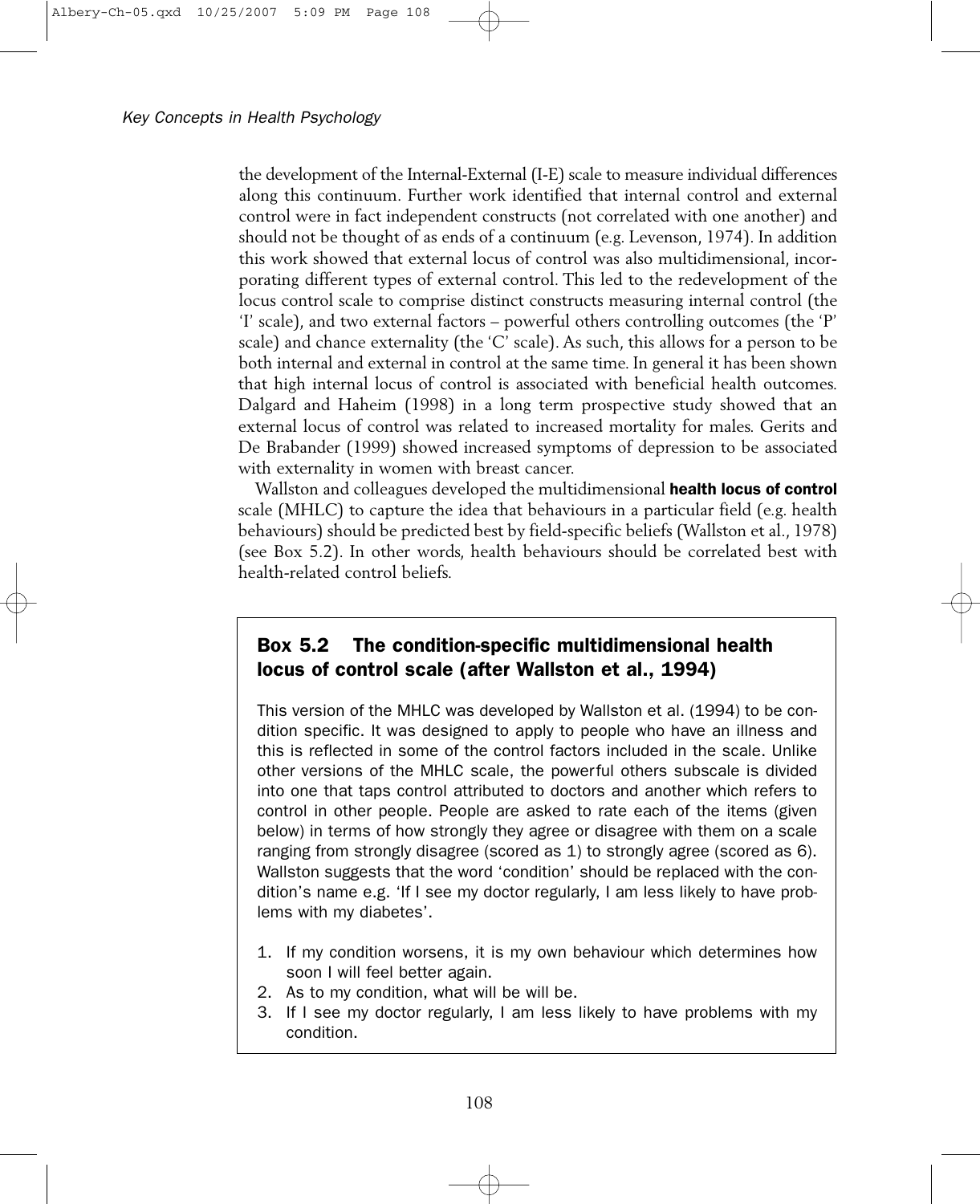- 4. Most things that affect my condition happen to me by chance.
- 5. Whenever my condition worsens, I should consult a medically-trained professional.
- 6. I am directly responsible for my condition getting better or worse.
- 7. Other people play a big role in whether my condition improves, stays the same, or gets worse.
- 8. Whatever goes wrong with my condition is my own fault.
- 9. Luck plays a big part in determining how my condition improves.
- 10. In order for my condition to improve, it is up to other people to see that the right things happen.
- 11. Whatever improvement occurs with my condition is largely a matter of good fortune.
- 12 The main thing which affects my condition is what I myself do.
- 13. I deserve the credit when my condition improves and the blame when it gets worse.
- 14. Following doctor's orders to the letter is the best way to keep my condition from getting any worse.
- 15. If my condition worsens, it's a matter of fate.
- 16. If I am lucky, my condition will get better.
- 17. If my condition takes a turn for the worse, it is because I have not been taking proper care of myself.
- 18. The type of help I receive from other people determines how soon my condition improves.

Scoring note: each of the items in the scale corresponds to one of the subscales – internal, chance, doctors and others (the last two scales are derived from the original powerful others dimension). Internal questions are 1, 6, 8, 12, 13, 17

Chance questions are 2, 4, 9, 11, 15, 16 Doctors 3, 5, 14 Others 7, 10, 18

Many health behaviours have shown associations with locus of control dimensions (Mahler and Kulik, 1990). For instance, evidence has accumulated that internal health locus of control is positively related to HIV protective behaviours (Kelly et al., 1990), food choice indices (Steptoe and Wardle, 2001) and frequency of exercise (Norman et al., 1997). In addition, chance locus of control has been shown to be associated with, among other behaviours, delay in seeking medical advice (e.g. O'Carroll et al., 2001). This means that people with a more external profile are less likely to undertake health protective actions, although in one study powerful others' beliefs (external) were shown to predict an increased uptake of HIV medication (Evans et al., 2000). This may reflect a normative influence factor and one's wish to comply with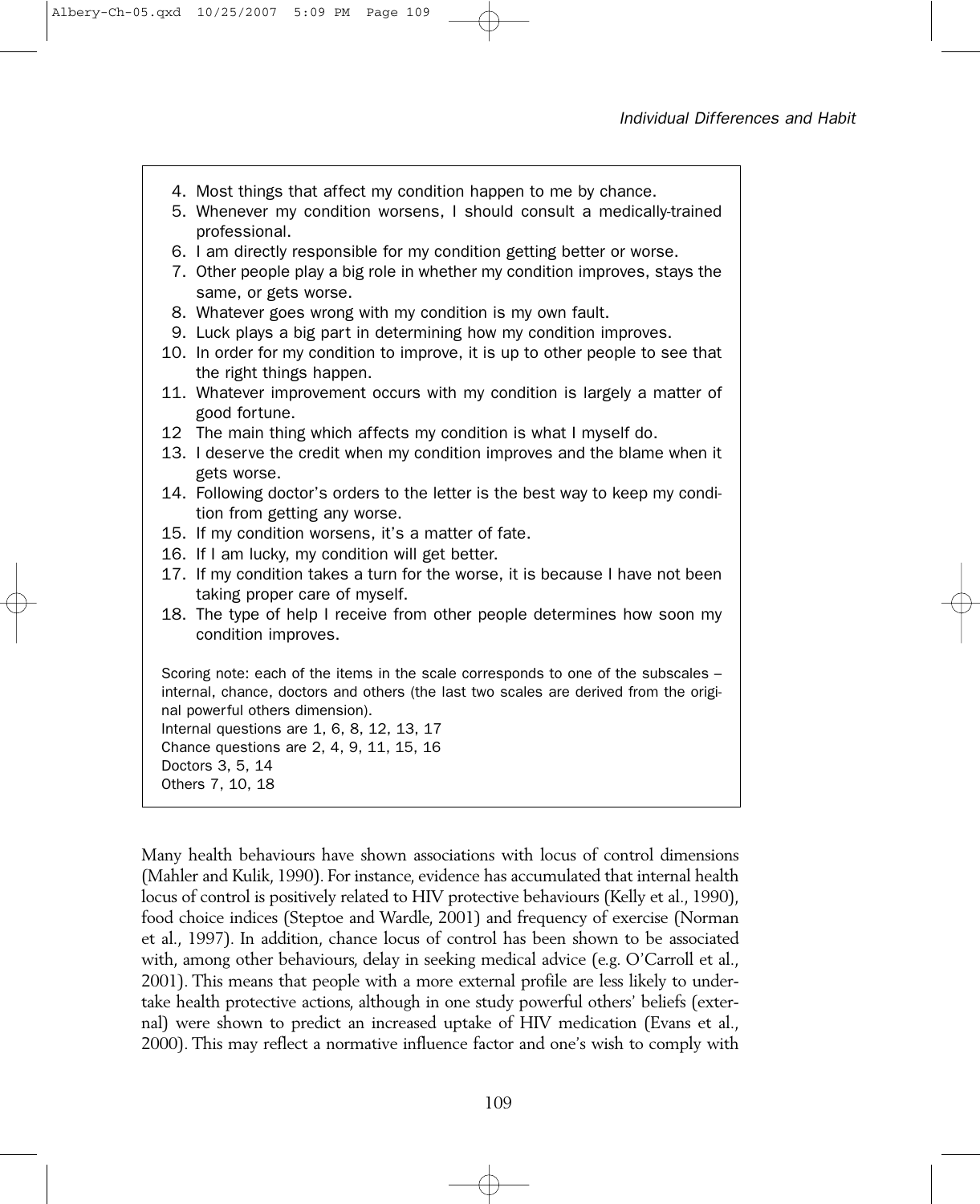what important others want us to do (see the theory of planned behaviour concept in chapter 3). In line with social cognitive theory (see chapter 3), it has also been argued that health locus of control is only relevant if an individual values their health – in other words, the value people ascribe to the expected outcomes of behaviour (Wallston et al., 1994). One study showed that breast self-examination was predicted most strongly among women who showed high internal locus of control and health value in undertaking the behaviour (Quadrel and Lau, 1989).

While there is evidence of the predictive utility of health locus of control in predicting health behaviours, the proportion of variance accounted for in behaviour is on average quite small, at around 10 per cent (Wallston, 1992; Norman and Bennett, 1996). A related factor, self-efficacy, has been found to be much more predictive of health and illness behaviour, and sick role behaviour (see the self-efficacy concept in this chapter).

TO HEALTH **PSYCHOLOGY** 

SIGNIFICANCE The concept of locus of control details an individual difference type factor that predicts whether a person is more or less inclined to undertake health protective actions. In general, a high internal locus of control is more predictive of health behaviours whereas external control is associated with health compromising behaviours. This evidence indicates that such a relationship is statistically weak, accounting for a small amount of variance in behaviour. Variations of the concept have been developed and incorporated into a number of social-cognitive models including perceived behavioural control (in the theory of planned behaviour) and self-efficacy (in, among others, protection motivation theory and the health action process approach – see Chapter 3).

#### Further reading

Contrada, R.J. and Goyal, T.M. (2004) Individual differences, health and illness: the role of emotional traits and generalised expectancies. In S. Sutton, A. Baum and M. Johnston (eds), The Sage Handbook of Health Psychology. London: Sage. pp. 143–168.

A thorough review of the relationships between various individual difference-based factors, including perceptions of behavioural control, in the experience of health.

Norman, P. and Bennett, P. (1996) Health locus of control. In M. Conner and P. Norman (eds), Predicting Health Behaviour. Buckingham: Open University Press. pp. 62–94. Provides a detailed overview of the role played by perceptions of control characterized by a locus of control in health-related decision making and behaviour. Includes issues related to the measurement of control, as well as a review and synthesis of relevant literature.

#### See also individual differences and habit and self-efficacy; social cognitive models and theory of planned behaviour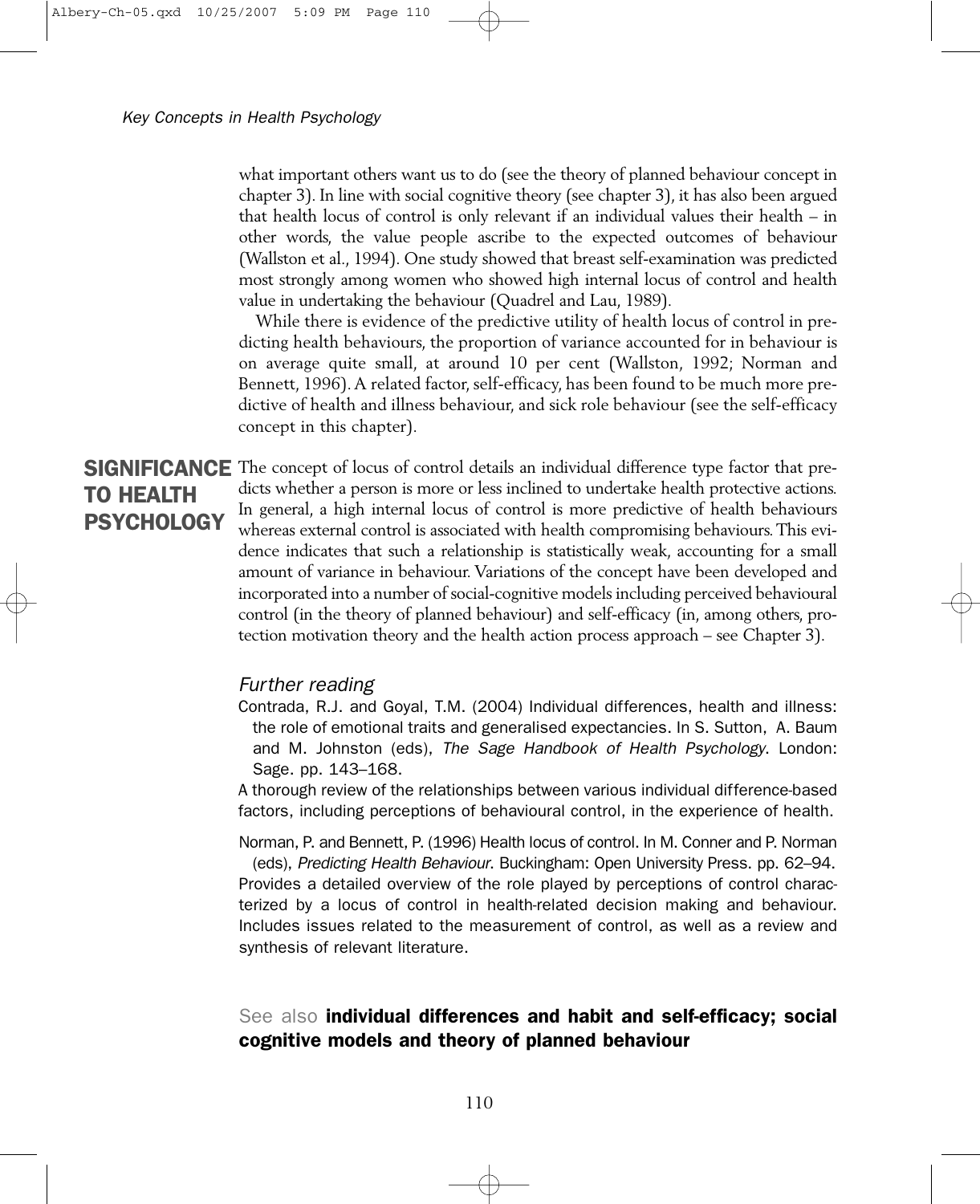In their everyday lives individuals need to feel in control of situations that affect MEANING their psychological and physical well being (see the locus of control concept in this chapter). Motivational and emotional states, and also related behaviours, are all dependent on how much control people perceive they have over situational demands. Self-efficacy beliefs specifically concern the perceived degree to which people have control over outcomes associated with undertaking a particular behaviour. Self-efficacy is about how confident a person is in their ability to perform a certain action and attain anticipated outcomes, whereas perceived control is more about an appraisal of environmental factors on behavioural enactment. Armitage and Conner (2002) argue that this discrimination is best thought of as the difference between internal and external sources of control – self-efficacy being an internal source (related to feelings of competence and the ability to undertake a behaviour) and perceived control as being external (an understanding of the influence of environmental factors on behaviour).

As a concept, self-efficacy has its roots in social cognitive (learning) theory or SCT (Bandura, 1997) (see the social cognitive theory concept – Chapter 3). Self-efficacy is an individual's belief in their personal ability to arrange, plan and undertake the actions necessary to result in a particular outcome. From this conceptualization it is clear that self-efficacy beliefs are expectancy-based cognitions about control and are important determinants of behaviour. Self-efficacy expectancies determine whether certain behaviours will be used to attain certain goals, how much effort will be directed towards attaining a goal and how persistent an action will be when confronted with obstacles to behaviour. In this way self-efficacy beliefs have a profound motivational effect on the adoption of behaviour. These beliefs predict the motivation to act (Luszczynska and Schwarzer, 2005). Self-efficacy beliefs develop through vicarious experience, or the observation of another person having successfully completed a given behaviour.These beliefs also develop and change as a result of an individual experiencing situational demands and acting in an appropriate way.

Bandura (1977, 1997) proposes that self-efficacy expectancies about behaving in a certain manner comprise three distinct dimensions. These are magnitude (beliefs about how well one can perform a task), strength (how much confidence a person thinks they have in their ability to perform a behaviour) and generality (how far these beliefs apply only to the current or specific behaviour or are more generally relevant to other related situations). These dimensions govern the expression of self-efficacy beliefs which are used, along with beliefs about outcome expectancy, to predict the likelihood of behavioural adoption or development. In other words, for SCT self-efficacy

#### **ORIGINS**

#### **CURRENT** USAGE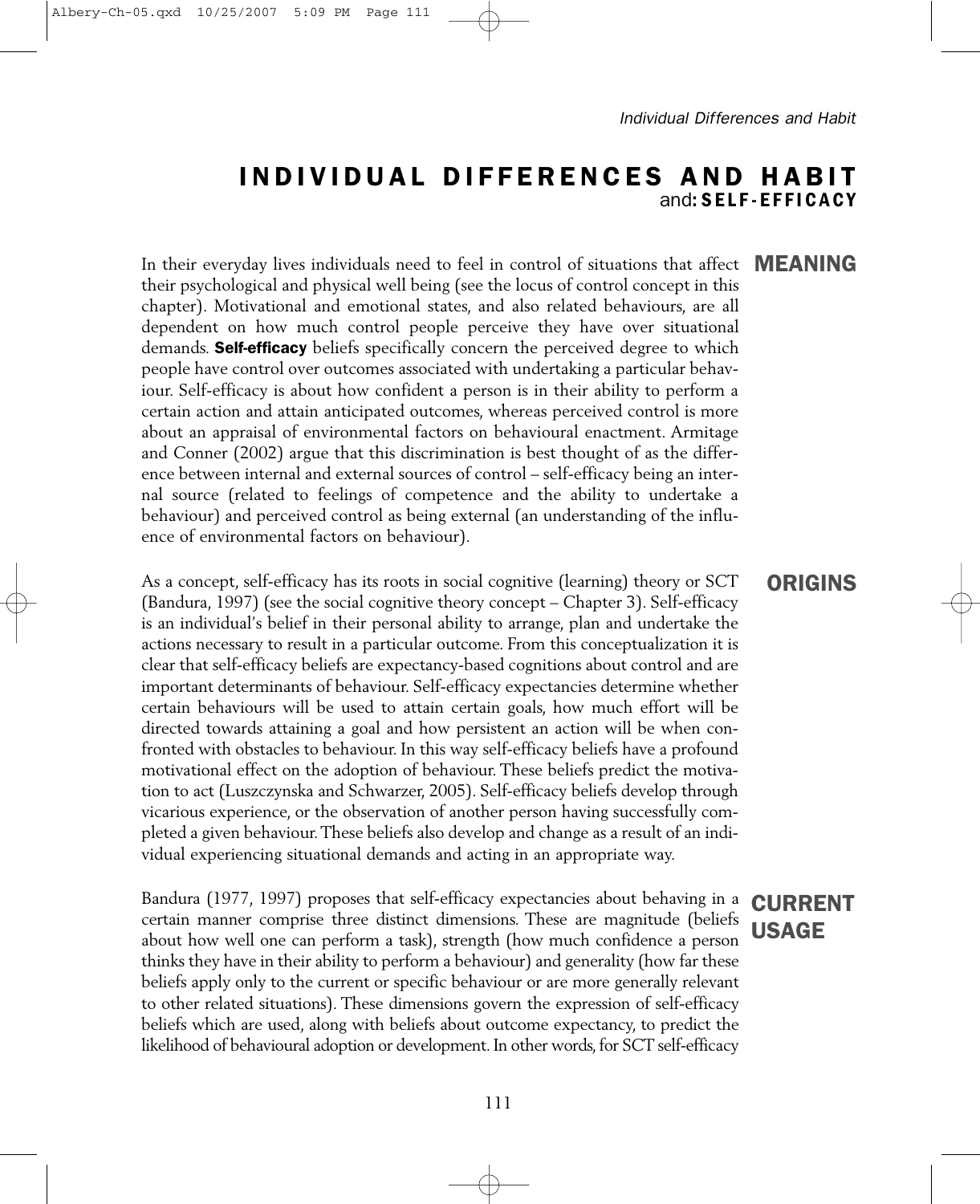forms one of two factors that determine behaviour – the other being perceived outcome expectancies. Those people who think that a behaviour will have a lookedfor effect (outcome expectancy) and who believe themselves capable and competent in undertaking the behaviour (self-efficacy) will (1) be more inclined to behave in that way and (2) will exert more effort in performing the behaviour.

While the original conceptualization of self-efficacy was focused on situationspecific beliefs, the inclusion of generality as a dimension of self-efficacy expectancies has led to the development of the concept of generalized self-efficacy. This allows for the proposal that self-efficacy beliefs may be more global, more trait-like, and more stable (in much the same way as dispositional optimism – see the relevant concept in this chapter).This includes the idea that people have a general set of beliefs about their personal ability to perform a variety of behaviours across a number of situations, called 'mastery' or 'perceived competence' (Smith et al., 1995). While most work has focused on situation-specific self-efficacy, some evidence suggests that generalized selfefficacy is related to better health outcomes, health behaviours and adaptation to the onset of disease (e.g. Ormel et al., 1997; Schwarzer and Schroder, 1997).

Many of the models based on social cognitive theory (SCT) emphasize self-efficacy as an important determinant of health-related decision making and behaviour. These include extensions to the health belief model and the theories of reasoned action and planned behaviour (see the concepts in Chapter 3). Other SCT-based models specifically identify self-efficacy as a determinant in its own right of the intention to behave in a protective manner and actual behaviour directed at a health threat.These include protection motivation theory (PMT), the health action process approach (HAPA), as well as a number of stage models (e.g. the precaution adoption process model and the transtheoretical model) which think of changes in self-efficacy as being important in the transition from one stage to a subsequent decisional stage (see the relevant concepts in Chapter 3). Protection motivation theory, for example, identifies how efficacious a response is in reducing the perceived threat of a health event as one of three primary stimulus variables in fear-based appeals (the other two being the degree of severity of an event, and the likelihood of an event happening if no adaptive response is made) (Rogers, 1974). More specifically, PMT distinguishes between the types of self-efficacy used when appraising coping responses made to a health threat. These are response efficacy – beliefs that a recommended self-protective action would decrease the health threat – and self-efficacy – beliefs associated with whether this behaviour can be performed by the individual.

Schwarzer's (1992) health action process approach model proposes that types of self-efficacy are also important in determining motivational factors leading to the formation of an intention to behave in an adaptive manner, and also an individual's translation of this intention in action as part of the volition phase in the adoption of health behaviour. For example, as well as arguing that generalized self-efficacy is important at all phases in behavioural enactment, work has shown that so-called 'initiative selfefficacy' is particularly important when people are implementing intentions or planning behaviours (see the HAPA concept in Chapter 3 for further examples).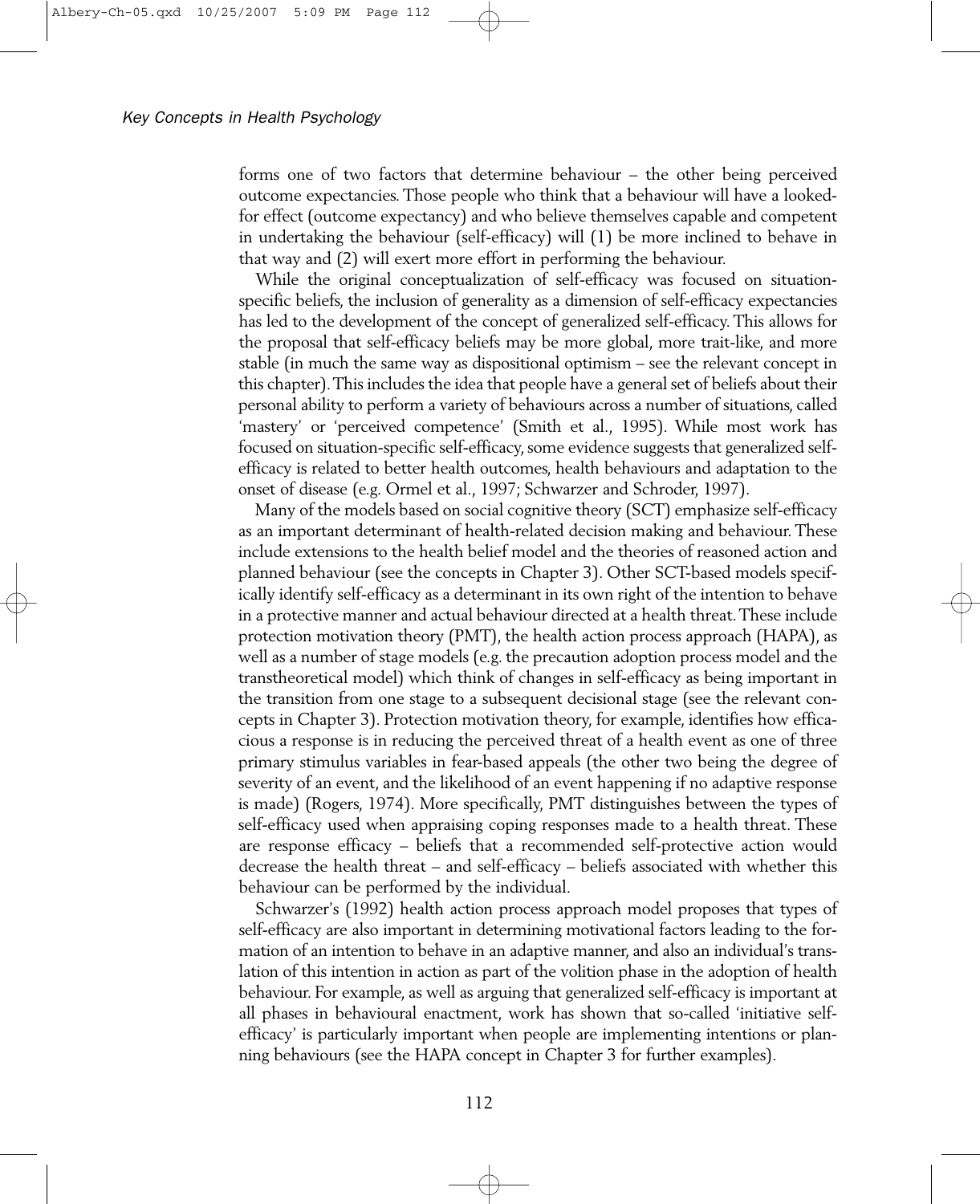Individual Differences and Habit

Irrespective of model type, self-efficacy has been shown to be an important predictor of motivation to behave, intention to behave and actual behavioural enactment across a number of discrete health behaviours (see Connor and Norman, 2005, for a comprehensive review). In short, increased belief that one is able to undertake a recommended course of action is associated with forming an intention to behave in that way, translating that intention into behaviour, maintaining that behaviour over time and overcoming threats or challenges to the current behaviour, such as when an ex-smoker relapses for a short-time after having given up smoking (e.g. Marlatt and Gordon's (1985) relapse prevention model).

Self-efficacy is a central individual difference factor that functions to predict a motivation to engage in health behaviour, the implementation of behavioural intention (or goal striving), and responses to illness experience (e.g. the attribution of symptoms, and so on). It has been applied in a number of models based on social cognitive theory and has also been shown to be effective in promoting changes in health beliefs and health behaviour, and maintaining change over time (see Conner and Norman, 2005; Luszczynska and Schwarzer, 2005).

#### Further reading

Bandura, A. (1997) Self-efficacy: The Exercise of Control. New York: Freeman. The classic texts that details the development and operationlization of the concept of self-efficacy in terms of behavioural self-regulation.

DeVillis, B.M. and DeVillis, R.F. (2000) Self-efficacy and health. In A. Baum, T.A. Revenson and J.E. Singer (eds), Handbook of Health Psychology. Mahwah, NJ: Erlbaum. pp. 235–247.

Provides a summary of the role of self-efficacy in health-related decision making and behaviour.

See also social cognitive models and social cognitive theory

#### INDIVIDUAL DIFFERENCES AND HABIT and: HABIT

The vast majority of behaviours that we undertake during our lifetime, including those related to health outcomes, are repeated over and over again. It is not that common an occurrence to do something for the first time but when we do MEANING

### **SIGNIFICANCE** TO HEALTH PSYCHOLOGY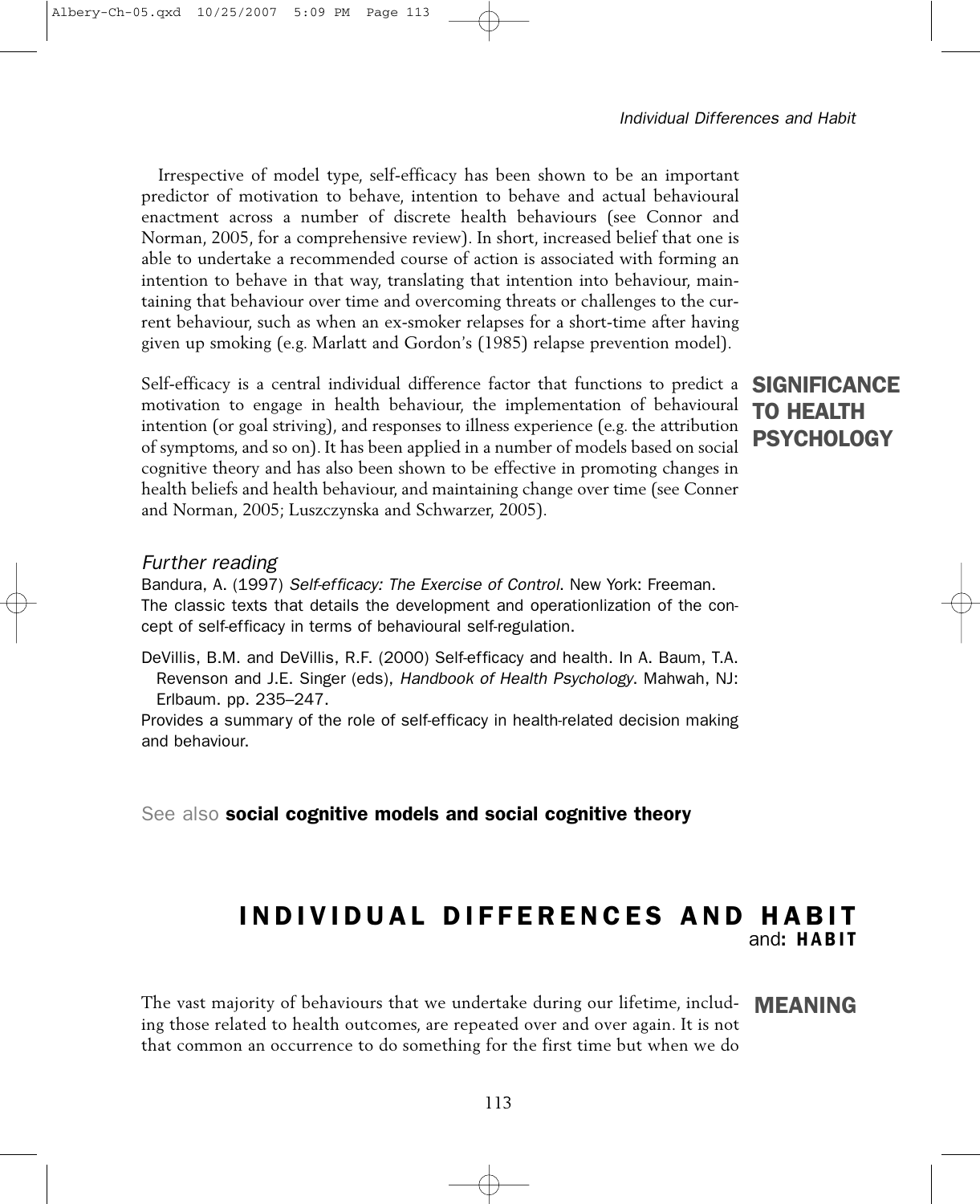so we are deliberate and conscious in the plans we have to make, and also the thinking inherent in planning the behaviour and our own evaluation of the behaviour after the event. Try and remember about first learning to ride a bicycle and the enormous amount of thinking and concentration that went into that endeavour. Doing behaviours initially is a cognitively taxing thing to undertaken given the amount of processing of plans, goals, beliefs, and so on that occurs. Over time, and with the repeated enactment of a behaviour in similar environmental circumstances, we will just seem to perform the task without consciously thinking about or planning it (Ouellette and Wood, 1998). At this point the behaviour has become a **habit** or habitual in nature (Verplanken, 2005) and the best predictor of future behaviour becomes past behaviour (see Sutton, 1994). These details are nicely brought together and extended in Verplanken and Aarts' (1999) definition of habits as 'learned sequences of acts that have become automatic responses to specific cues, and are functional in obtaining certain goals and end-states' (p. 104).

Thus habits are characterized by repetition and learning – created by doing the behaviour repeatedly. These behaviours are characterized as automatic responses to specific cues in the environment such that after repeated learning, exposure to a particular cue or stimulus will activate an automatic cognitive process which then guides behaviour (Bargh and Ferguson, 2000). **Automaticity** has a number of components. When a process or behaviour is called 'automatic' it operates outside of conscious awareness, is very difficult to control, is mentally efficient such that it can operate when cognitive resources are also being used to do other tasks, and it is also unintentional, that is, not consciously planned (Bargh, 1994). There is a plethora of research generated from experimental psychology that has sought to understand the role of automaticity in perceptual processing. Social psychologists, for instance, have been interested for many years in examining the automatic nature of social behaviour and have generated some very interesting results. For example, Bargh and his colleagues have undertaken a significant amount of work demonstrating aspects of automaticity in social perception (e.g. impression formation, and so on) and goal striving (see Bargh and Chartrand, 1999). Since health behaviours are no different from other behaviours, there is no reason why they should not be conceptualized within the boundaries of automaticity and habit as well. ORIGINS

While this holds true it is only recently that health psychologists have begun to embrace the role habits, and more importantly, automatic cognition play in the enactment of health behaviour (e.g. Stacy et al., 2000). This is an important development because social cognitive approaches (see Chapter 3) when applied to health behaviour have taken insufficient account of the role of automatic cognitive processes in the generation, development and change of health behaviour CURRENT USAGE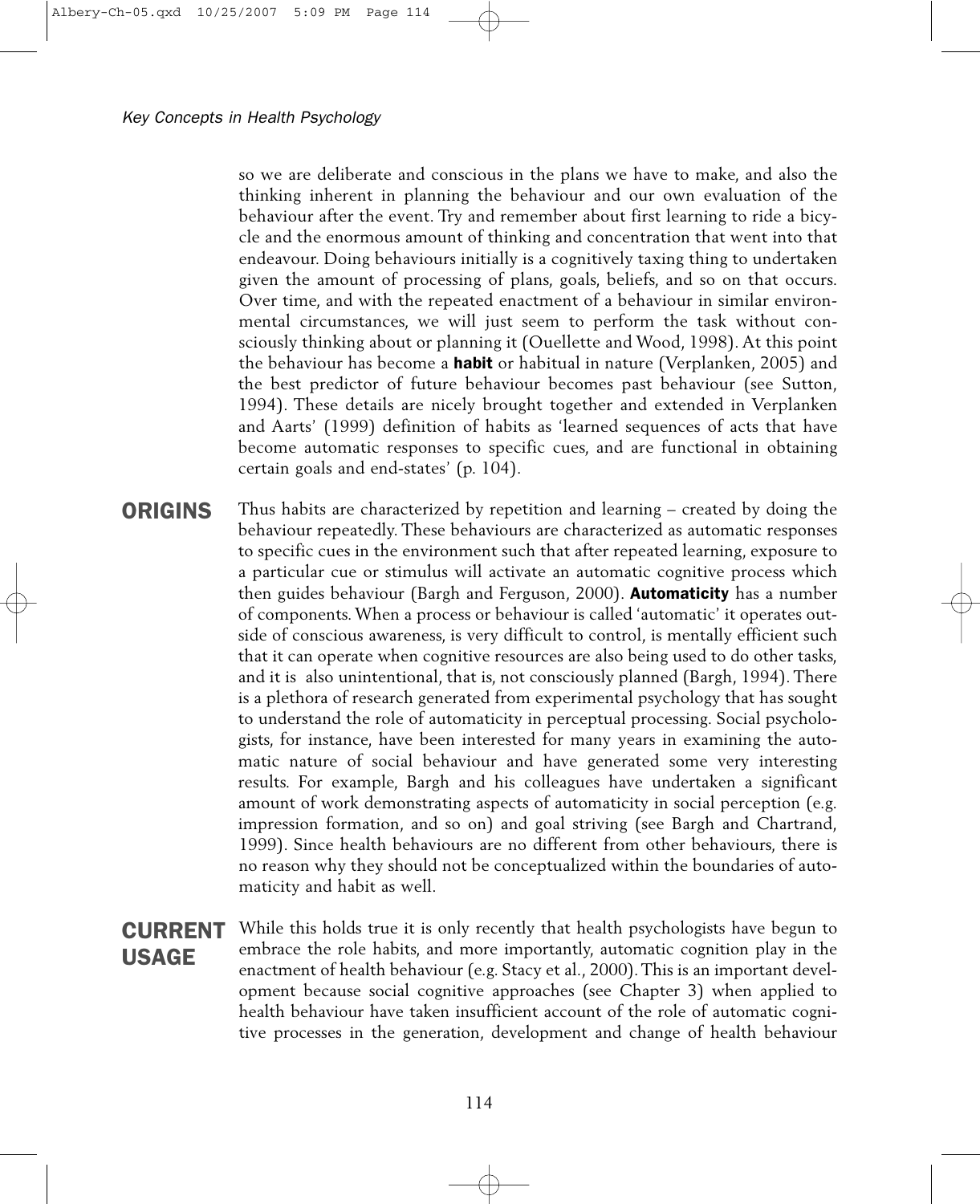outside of the adage that 'the best predictor of future behaviour is past behaviour'. An examination of implicit or automatic cognition in health behaviour allows us to access a potential understanding of the processes that make this observation true. In a very important review of the past behaviour - future behaviour relationship for all behaviours, Ouellette and Wood (1998) make the point that the relationship holds true when well learnt behaviours occur in stable contexts and are subject to automatic processing that controls the skill. When this is the case, then the frequency of past behaviour can be seen as a habit strength and will have a direct effect on future behaviour. This in turn reflects key components of the automaticity idea seen earlier. When behaviours are subject to conscious processing (namely, deliberation with high cognitive resources) which occurs when a behaviour is not well learnt or is performed in more unstable and less predictable contexts, past behaviour only predicts the formation of an intention to act and not behaviour per se.

Previous measurement of habit has been criticized for not focusing on the key attributes of the term, relying solely on the frequency of a given behaviour as a measure. However, recent work has shown the development of a general self-report measure of habit which reflects coherently the component definition of habit detailed earlier (namely, the Self-Report Habit Index or SRHI – Verplanken and Orbell, 2003) (see Box 5.3).

#### Box 5.3 A measure of habitual strength: the self-report habit index (Source: Verplanken and Orbell, 2003)

Behaviour X is something …

- 1. I do frequently.
- 2. I do automatically.
- 3. I do without having to consciously remember.
- 4. That makes me feel weird if I do not do it.
- 5. I do without thinking.
- 6. Would require effort not to do.
- 7. That belongs to my (daily, weekly, monthly) routine.
- 8. I start doing before I realize I'm doing it.
- 9. I would find hard not to do.
- 10. I have no need to think about doing.
- 11. That's typically me.
- 12. I have been doing for a long time.

(Continued)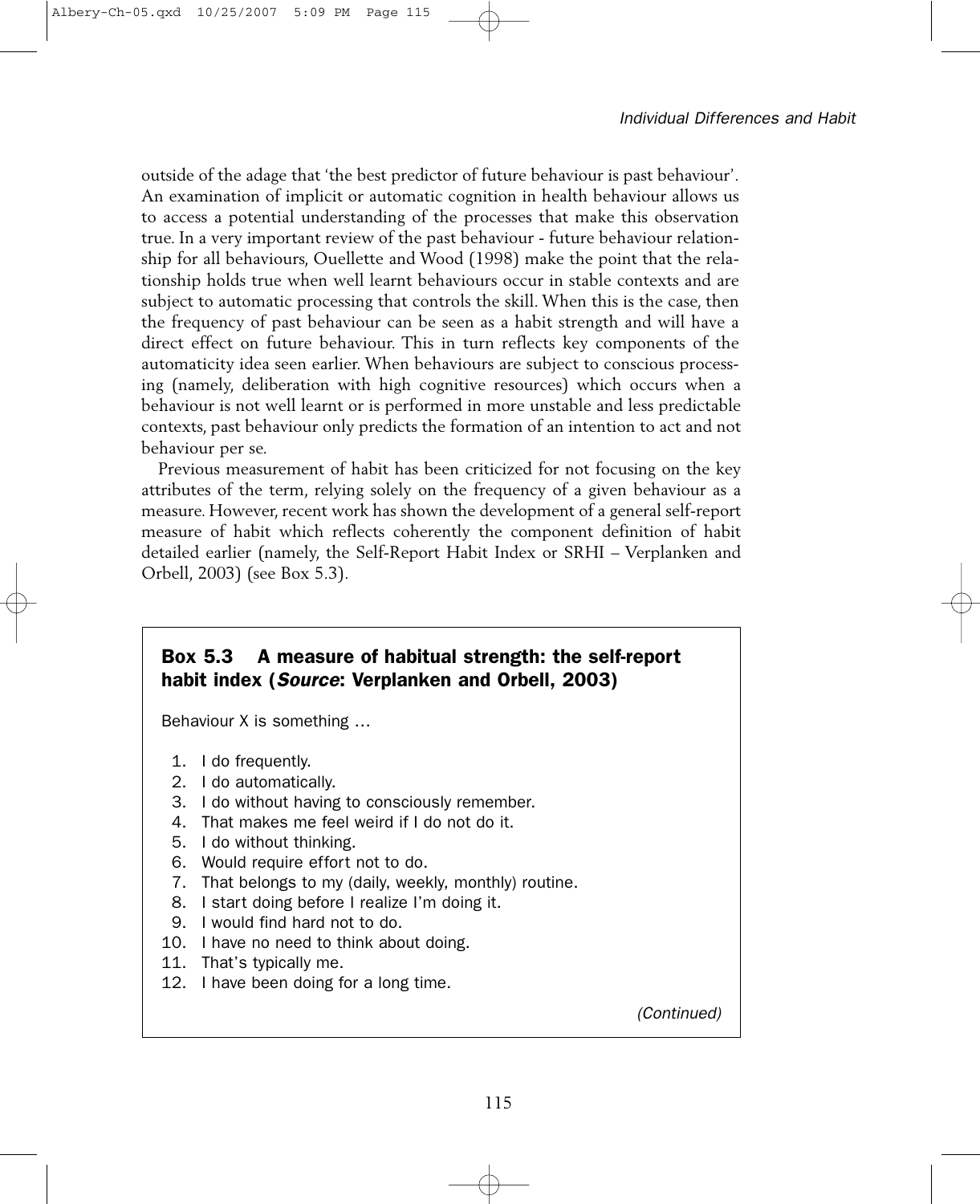#### (Continued)

This scale was designed to reflect the core components: uncontrollability, lack of awareness, efficiency, a history of repetition and also the habit as a sense of identity. Although the sense of identity is not a classic characteristic, Verplanken and Orbell argue that habits might be deemed by the individual to be descriptive of the person.

But to measure habit and the automatic cognition that guides the enactment of habitual behaviour it may not be sufficient simply to ask participants about factors that could be important in the generation of behaviour – although take the example here of the study of addictive behaviours. McCusker (2001) points out that psychologists interested in examining the cognitive determinants of addiction as a habit are not interested in 'what people 'say' about what they think, but rather make inferences about cognitive processes and structures based on behavioural responses' (pp. 49–50). In effect, researchers such as McCusker and others (e.g. see Munafò and Albery, 2006), utilize experimental paradigms that do not require the participant to consciously report their behaviour or thoughts about a behaviour, such as those based on attention and implicit memory processes (e.g. Stacy et al., 2000; Field, 2006; see also Chapter 9). This type of investigation allows the researcher to examine the automatic or implicit processing of health-related stimuli and to make suggestions of how people's thoughts and feelings are organized in the mind for guiding habitual behaviour (e.g. post-operative pain – Munafò and Stevenson, 2003; breast cancer history – Erblich et al., 2003; see also Box 5.4 and Figure 5.1).

#### Box 5.4 Implicit cognitive processing biases in women with or without a family history of breast cancer

Erblich et al. (2003) studied how women with (FH+) or without (FH-) a family history of breast cancer process stimuli related to cancer, another chronic illness (namely, cardiovascular disease) and negative emotional words. The idea was to examine whether stressful current concerns affect the processing of types of stimuli. Using a modified Stroop in which people responded to the colour a word is written in while ignoring the word itself, they showed that FH+ women were significantly slower to respond to the colours of cancer-related words compared to the other word types (see Figure 5.1).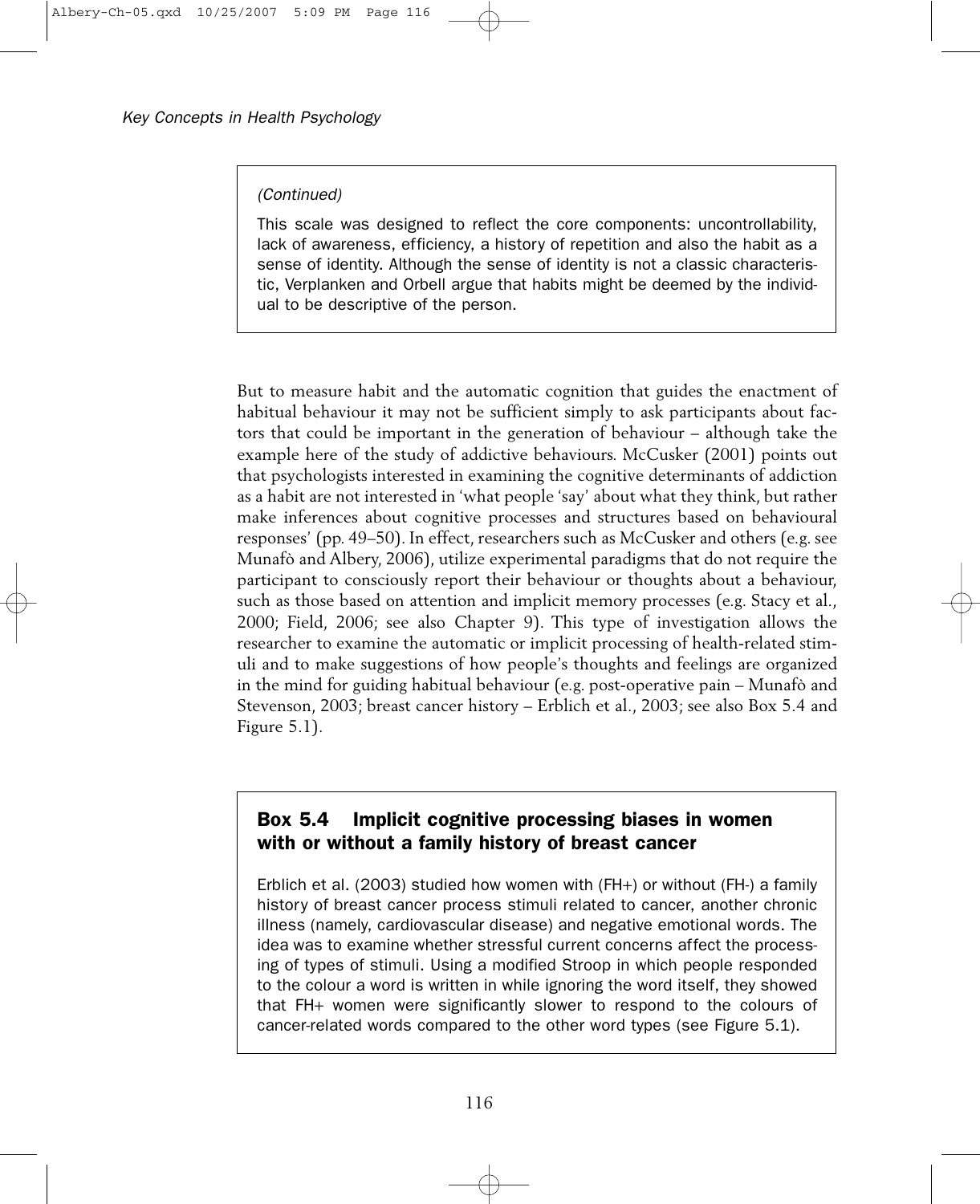

Figure 5.1 Reaction times to modified Stroop stimuli in women with (FH+) and without (FH-) a history of familial breast cancer (Source: Erblich et al., 2003).

Key: CA = cancer-related words;  $CVD =$  cardiovascular disease-related words;  $ANX =$  anxietyrelated words;  $PO = positive words$ ;  $NEU = neutral words$ 

In addition, the two groups were not found to differ when asked about their perceived risks of getting breast cancer. This work showed that people with certain concerns will process related stimuli differently to other unrelated information and that this effect is not dependent on explicit risk responses. It seems that the related stimuli may automatically grab the attention of the perceiver and as such slow down the response to colour. Sharma et al. (2001) argued the case of a highly activated alcohol-specific semantic network in a similar study on problem and non-problem drinkers, and these kinds of effects have been found in addiction research (see Munafò and Albery, 2006). The same may have been the case in these women.

In a series of three experimental studies, Sheeran, Aarts et al. (2005) investigated how drinking behaviour may be dependent upon automatic cognitive processes. By simply categorizing people as habitual or non-habitual in their drinking behaviour, the first two experiments showed that the habitual people were fastest in responding to drinking-related words when they had been exposed previously to a condition in which the goal of socializing when drinking alcohol had been activated, as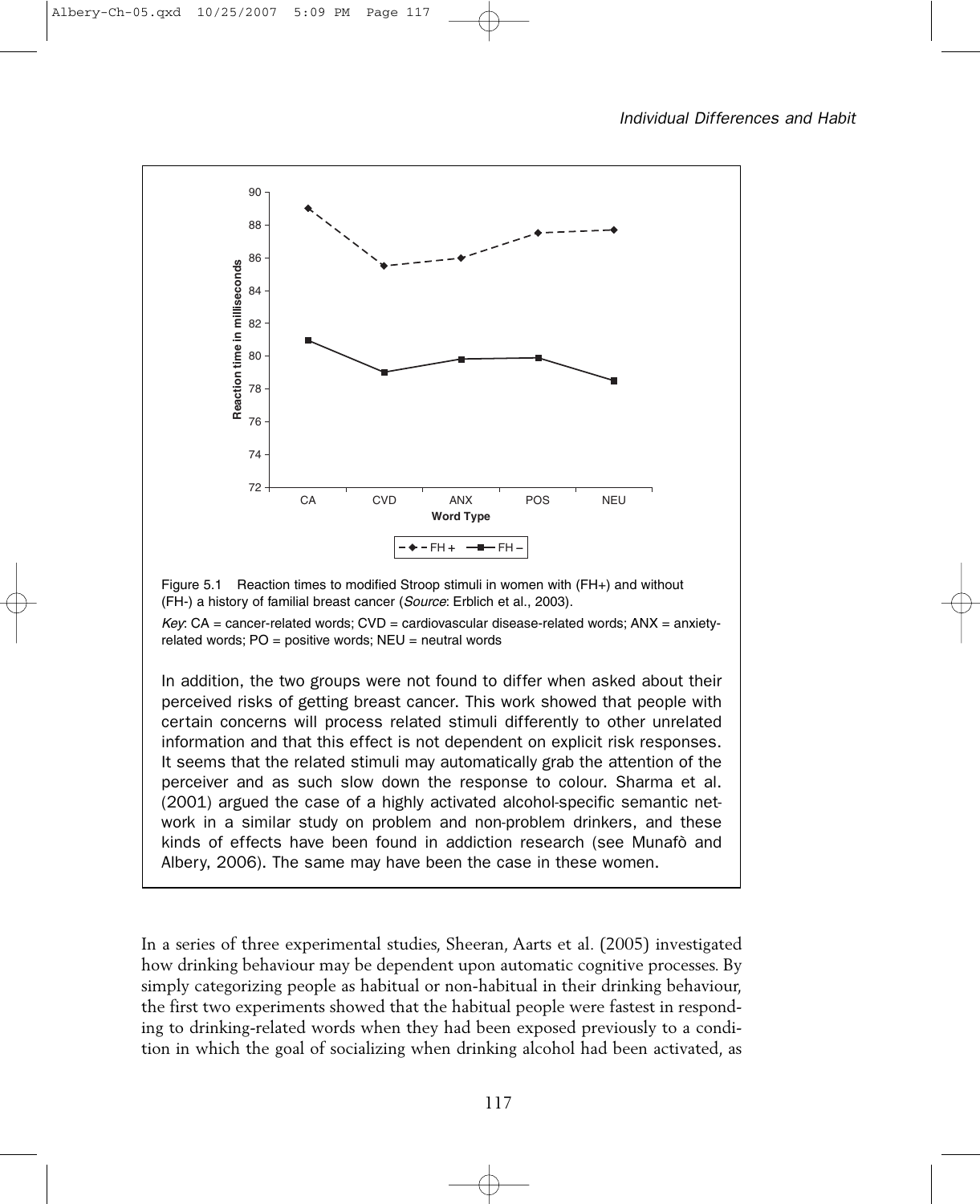

Figure 5.2 Reaction times to verify the verb 'drinking' by habit strength and goal activation type (after Sheeran, Aarts et al., 2005, Experiment 2)

Note: The above diagram shows the speed with which participants responded to whether a word presented on a computer screen was a verb or not. Half of the words presented were verbs and half were non-verbs. Of the verbs, 'drinking' was presented five times and it is the responses to these critical trials that are reported in Figure 5.2. Prior to the test, participants had been 'primed' with a concept related to drinking alcohol, namely socializing by completing a scrambled sentence task. In this task participants are presented with a number of five-letter strings and are asked to make four-word sentences. In prime condition participants were presented with a number of scrambled sentences that included socializing-related words (e.g. associate, join, mingle, greet, and so on). Other participants in the no prime control were presented with non-socializing related words (e.g. writes, floats, and so on). In addition, participants were asked how long ago their last drinking occasion was and how much they had consumed. From these measures participants were classified into 'habitual' or 'non-habitual' in their groups.

compared to non-habitual individuals (see Figure 5. 2). This means that habit influenced the accessibility of drinking behaviour stimuli only when under conditions where a goal related to the drinking of alcohol was activated.

An important point here is that people were not aware that they had been primed with the drinking-related goal, which corresponds to the idea of unawareness as part of an automatic cognitive process. In the third experiment in this study Sheeran et al. showed that a measure of actual behaviour related to drinking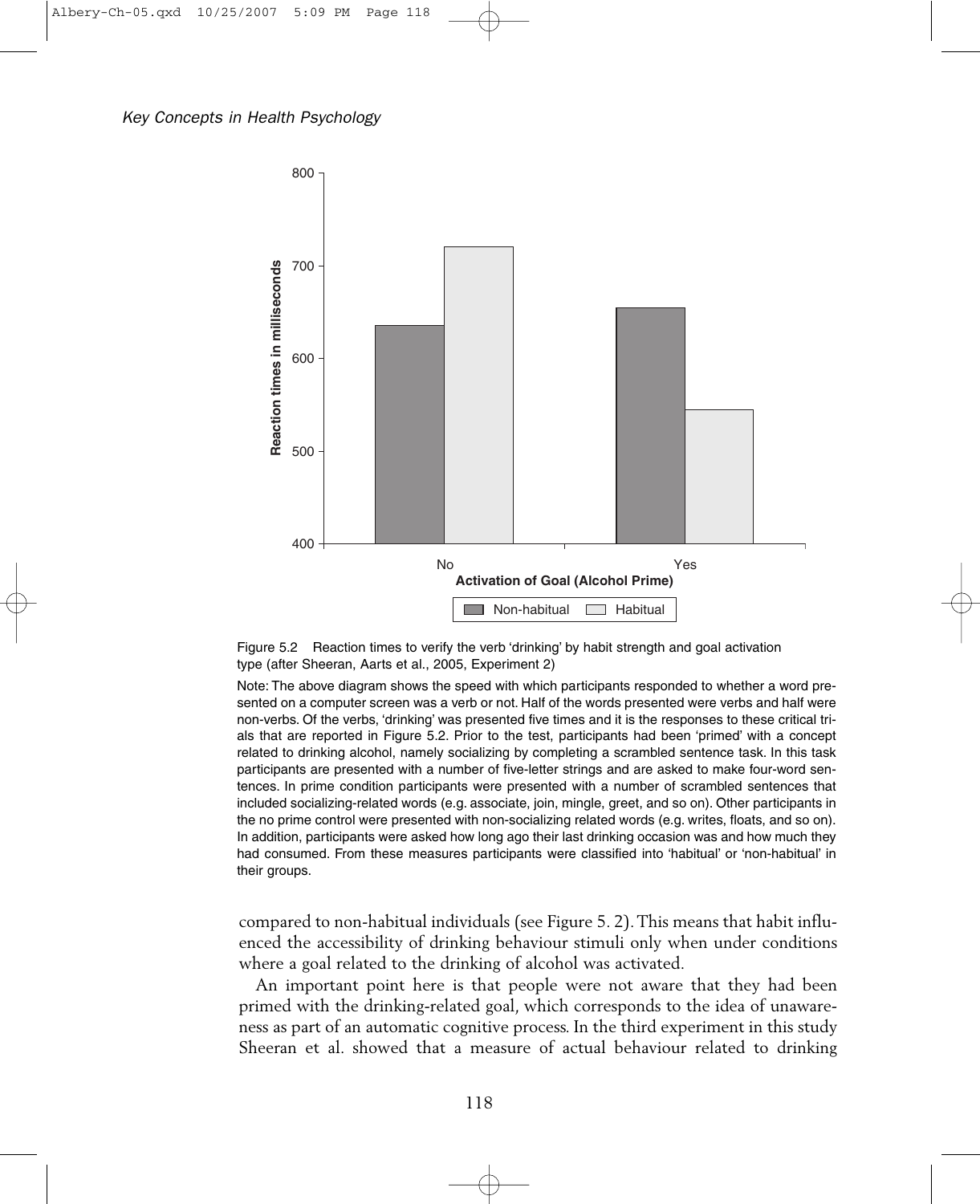#### Individual Differences and Habit



Figure 5.3 Alcohol voucher uptake by habit strength and goal activation type (after Sheeran, Aarts et al., 2005, Experiment 3)

Note: In this experiment half the participants were 'primed' with the drinking-related concept of socializing by asking them to nominate a number of cities in the UK, Europe and the rest of the world that would be worth visiting in order to have a good social life. This was labelled the 'related goal condition'. The other half were asked to nominate cities that were good for historical sites – the 'unrelated goal condition'. Participants were classified as 'habitual' or 'non-habitual' on the basis of their answers to questions about how often they had been out drinking in the past two weeks, and also about how often they had been drunk over the same time period. After priming participants were offered the choice of a £1 discount for alcohol or a £1 voucher for tea or coffee. The graph above shows the uptake of the alcohol voucher for habitual and non-habitual participants who had either been primed or not with the related goal of socializing.

(namely, the uptake of an alcoholic versus non-alcoholic drink voucher) was also dependent on habit strength and the activation of drinking goals. Briefly, those participants who had previously been primed with a drinking-related goal, in terms of good cities for socializing in (socializing being related to consumption of alcohol), and who were also scored as high in habit strength, were more likely to select the voucher which could supposedly be redeemed at a local bar/pub (see Figure 5.3). In effect, this study illustrates the dynamic influence of habit and goal activation on drinking behaviour.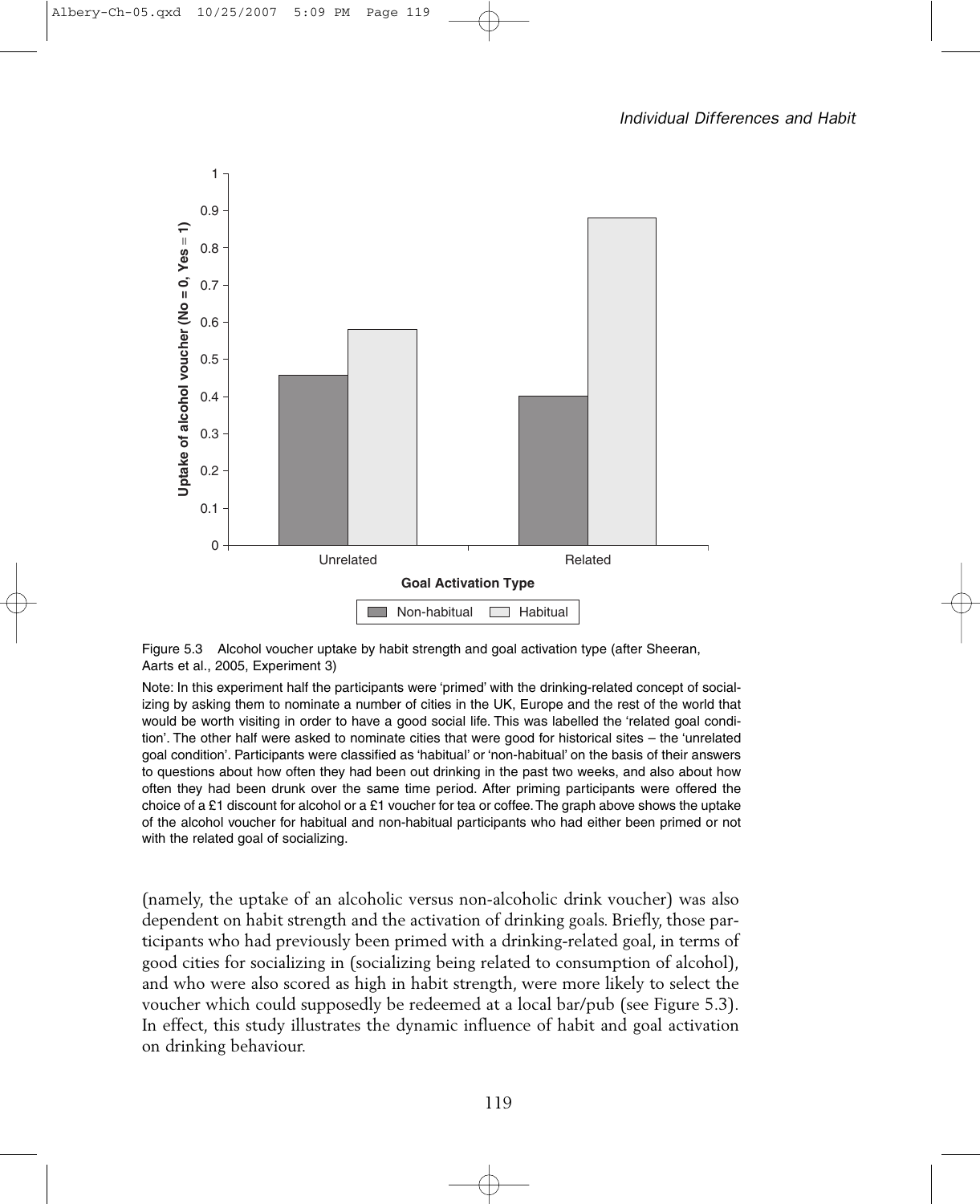This evidence provides a good example of the role of automatic thinking processes in habitual behaviour. Theoretically, the idea of this type of evidence is that the experience of a cue in the environment (e.g. in this case, socializing) activates a mental representation of behaviour – 'drinking' – in the long term memory which contains information about beliefs associated with the behaviour, as well as behavioural goals and behavioural sequences (e.g. skills information for behaving in the associated manner). In an habitual individual this activation is fast acting; the person does not know that the representation has been activated, they cannot control it and it also increases the likelihood of that person acting in line with the stored behavioural representation.

What are the implications if we assume that some health behaviours are more than likely to be habitual in nature (subject to automatic cognitive processes) and that one of the goals of health psychology is to utilize theoretically-driven ideas for the design of interventions to change maladaptive health behaviours or promote healthy behaviours? Some evidence has shown that habitual people are less attentive to new information (e.g. Verplanken and Aarts, 1999) and have an attentional bias for behaviour-related stimuli (e.g. Cox et al., 2006). As such, habitual individuals are likely to ignore new information and attend to information that is more consistent with their current behaviour. Recent work has, however, demonstrated that these attentional processes can be changed if a person is trained to attend to new information over time. In the addiction field, research suggests that the attentional bias for addiction-related cues over other cues is the related treatment outcome (Waters et al., 2003), and that by training an individual to cognitively avoid these cues by making other cues salient over time may result in a decrease in the addictive behaviour (see Franken, 2003; Wiers et al., 2006).

One alternative is to attempt to create new habits to replace existing ones. While attentional training is a mechanism that may result in the establishment of a new automatic cognitive sequence, other researchers have emphasized the use of the formation of implementation intentions to this end (see Verplanken, 2005; and the implementation intention construct in Chapter 3). Implementation intentions are likely to tap the development of habitual cognition because forcing people to plan when an action will be undertaken, what actions exactly will be undertaken and where they will be undertaking the behaviour together creates a cue-specific action plan. In other words, people are forced to plan how often they will undertake a behaviour (e.g. three times a week) and under what circumstances (e.g. last thing at night) which have the effect of transferring control for the behaviour from the person to their environmental conditions. Over time and the enactment of the implementation intention it is likely that the environmental stimulus will automatically trigger the behavioural sequence. The formation of implementation intentions has been shown to make it more likely that a person will undertake a behaviour and implement their goal intentions when presented with the relevant environmental situation, as compared to people who have not formed an implementation intention (see Sheeran, 2002; Steadman and Quine, 2004).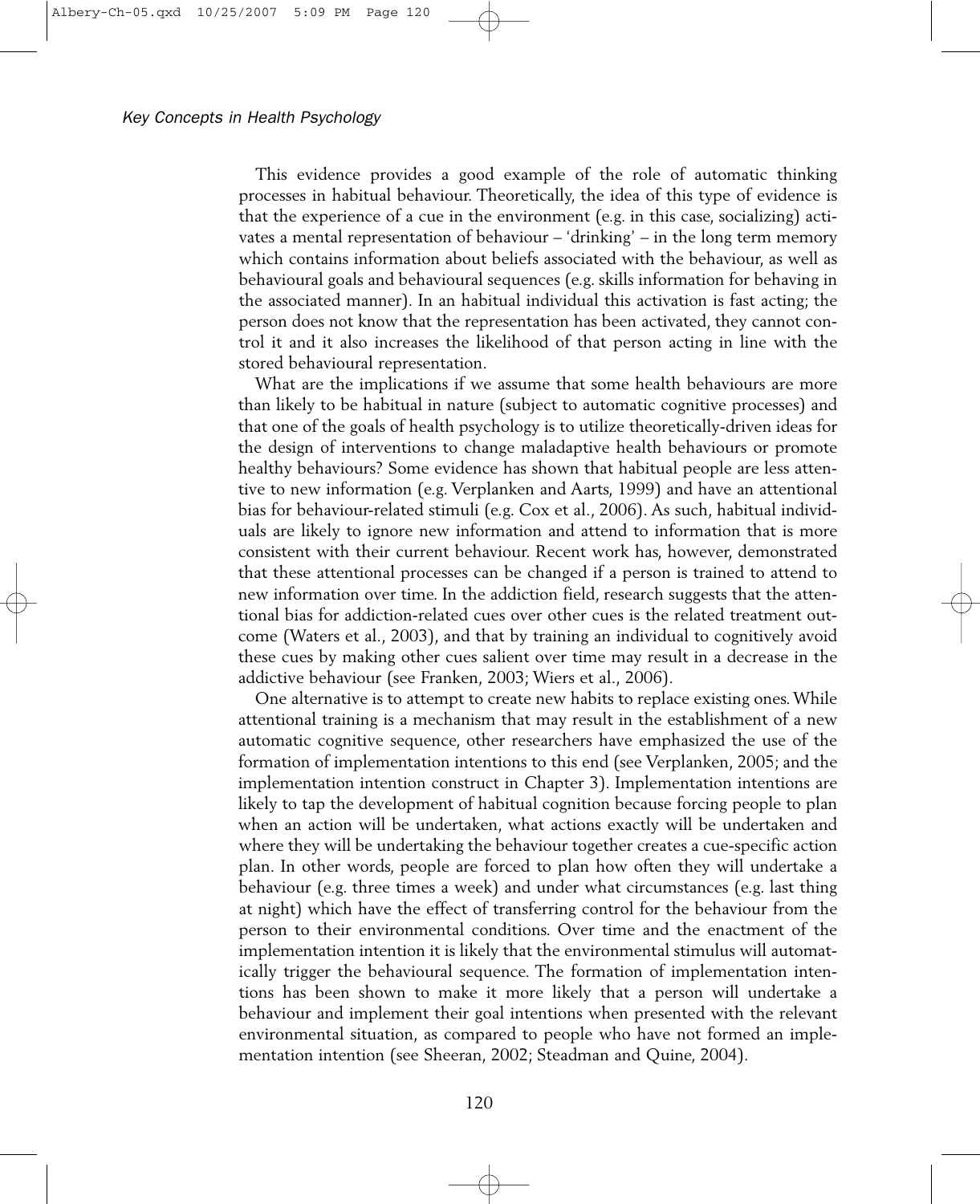Individual Differences and Habit

Some have argued that the vast majority of everyday social behaviour, of which health behaviours may be an example, is driven predominantly by automatic cognition which is fast acting, bound to stimuli in the environment, outside of people's awareness and difficult to change (Bargh, 1997). In addition, central to the concept of habit is the idea that aspects of decision-making processes and behavioural enactment processes have been transferred to these automatic processes. If this is the case, health psychologists have to embrace such reasoning in understanding how and why people undertake the behaviours they do. The role of both explicit (non-automatic factors such as self-reported beliefs, and so on) and implicit (automatic processes) has to be recognized and studied in terms of the development and maintenance of health-related behaviours. In addition, the role of such processes should be considered in the design of interventions to change health behaviours, such that individuals who show increased behavioural habituation may require a completely distinct intervention compared to the behavioural novice.

#### Further reading

Ouellette, J.A. and Wood, W. (1998) Habit and intention in everyday life: the multiple processes by which the past predicts the future. Psychological Bulletin, 124, 54–74.

Provides a detailed account of the dimensions of habitual processes, how they can be conceptualised and their importance in predicting behaviour.

Sutton, S. (1994) The past predicts the future: interpreting behaviour-behaviour relationships in social psychological models of health behaviour. In D.R. Rutter and L. Quine (eds), Social Psychology and Health: European Perspectives. Aldershot: Avebury, pp. 71–88.

A discussion of the finding that the best predictor of future behaviour is past behaviour and how the model in health psychology accounts for this finding.

See also **social cognitive models and implementation intentions** 

#### INDIVIDUAL DIFFERENCES AND HABIT and: PERSONALITY TYPE AND HEALTH

Personality is about individual differences and what makes us unique as human **MEANING** beings. Factors that describe ways in which people are different from one another in how they think and behave encapsulate the concept of personality. Personality refers to how psychological systems (that is, traits) are organized within an individual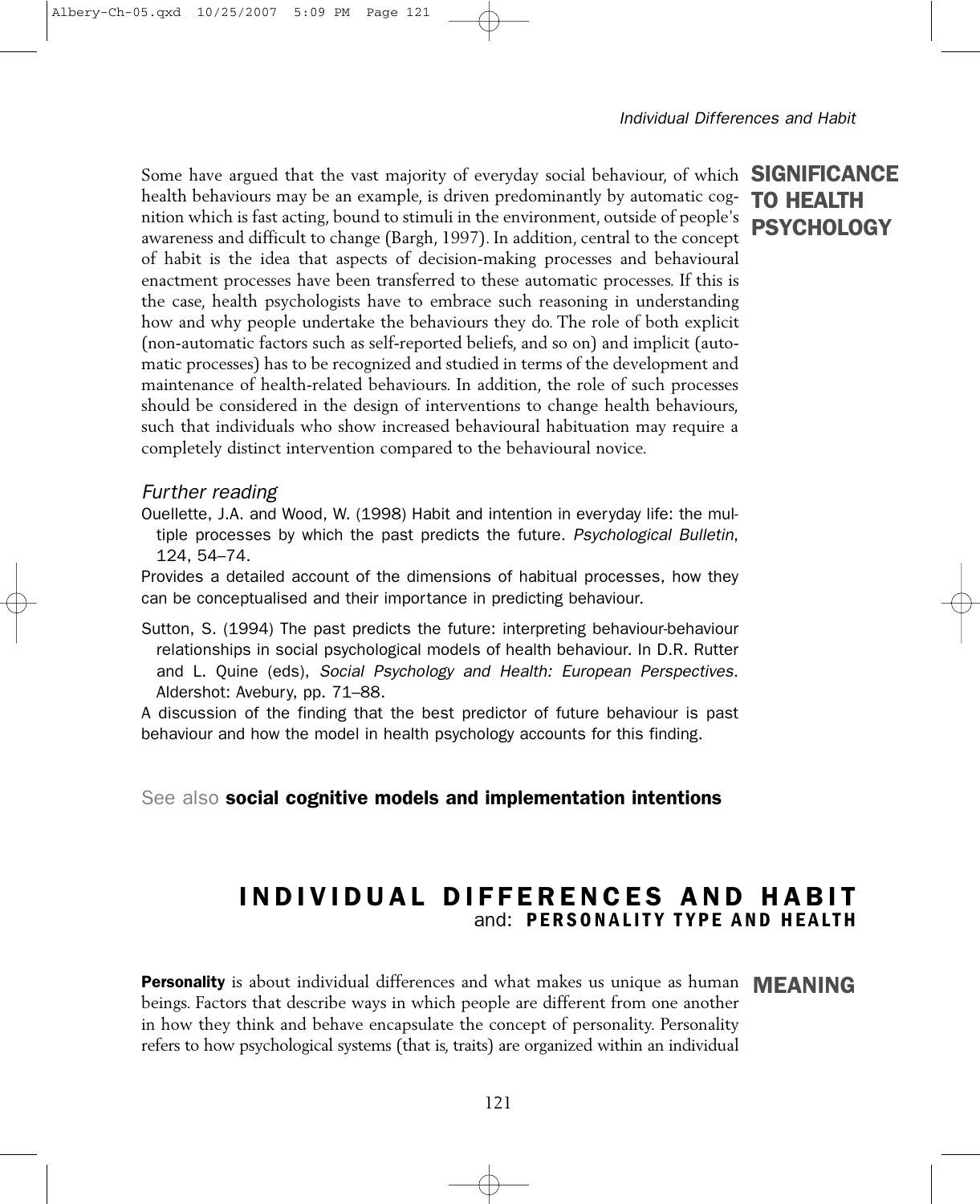and how these cause behaviours and ways of thinking that are characteristic of that individual. Personality research in understanding health decision making, health behaviour and coping responses to the threat or onset of disease or illness has concentrated on a number of key factors including personality type (Type A, Type C, Type D, negative affectivity or neuroticism and hardiness), as well as other individual difference factors outlined in this chapter (e.g. locus of control, dispositional optimism, and so on).

Personality was argued in the past to be global, dispositional and trait-like (Allport, 1961). This perspective viewed personality as a personal profile that was stable over time and enduring. Personality traits were argued to group together in certain ways to form a coherent impression or typology of those individuals having these traits. For instance, an extrovert had traits that reflected sociability, impulsivity and adventurousness, whereas a psychotic type of person had traits like egocentrism and aggressiveness (Eysenck, 1982). While this view was popular in the early to mid-twentieth century, the trait approach was questioned through a growing body of evidence that suggested that traits did not always predict observed behaviour and that some consideration needed to be given to other factors that were determined more by situation, and referred to state-like characteristics such as situation specific mood or anxiety (e.g. Spielberger et al., 1983). ORIGINS

#### CURRENT USAGE

In general, health psychologists have been interested in assessing the association between a number of personality factors and the experience of health and illness. From this work a number of propositions have been forwarded to describe the nature of this personality-illness relationship. These include the idea that personality predicts health outcome because certain personality types are more likely to undertake health compromising behaviours such as smoking and drinking.A plethora of research has also been undertaken to assess the nature of the relationship between the experience of stress, personality type and illness experience (see McCrae and Stone, 1997). The question is – does personality type mediate the effect of the experience of stress on health outcome? And if so, in what ways? Much research on the stress-personality-illness relationship has focused on Type A **behaviour** (TAB). TAB is a typology that includes competitiveness, achievementorientated behaviour, impatience, being easily annoyed, hostile and angry, trying to achieve too much in too little time and a vigorous speech pattern (Rosenman, 1978). Early large-scale research programmes gave the impression that there was a reasonable link between TAB and coronary heart disease (CHD) (e.g. Haynes et al., 1980), although other longitudinal work has not shown such an effect (e.g. see Booth-Kewley and Friedman, 1987).

More recent work has focused on the role of **hostility** (one of the TAB characteristics) as being of particular importance (e.g. Dembrowski et al., 1989). Hostility comprises thoughts and behaviours that have as their basis the expression of anger.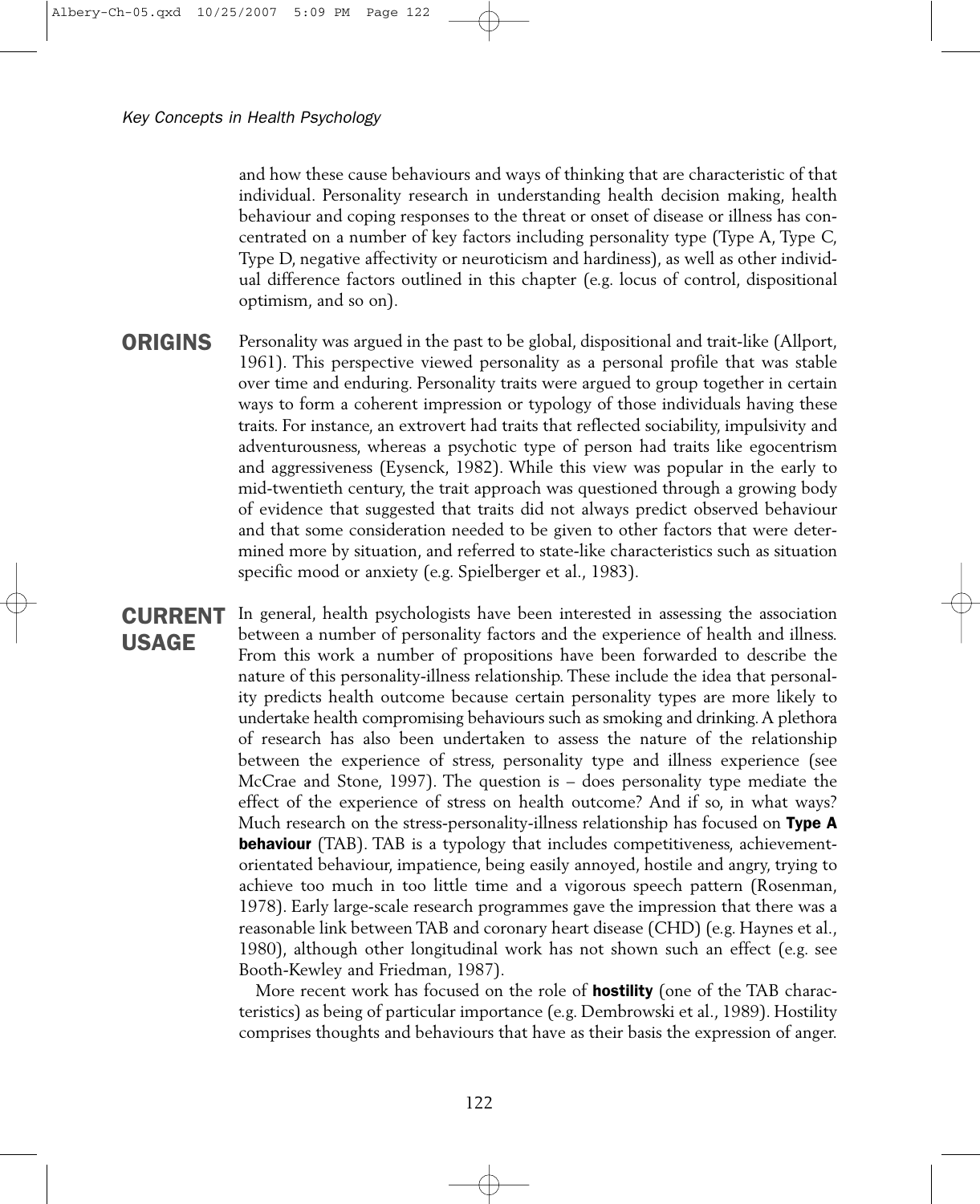People high in hostility hold particularly cynical views of their social world, and have negative expectations of others around them (Miller et al., 1996). Hostility has its affect on illness because these individuals (1) are not protected from the strain imposed by stressors through accessing support systems – the psychosocial vulnerability hypothesis (Kivimäki et al., 2003); (2) engage in health risk behaviours more often, such as drinking and smoking (Vögele, 1998); and (3) are more physiologically stress reactive (showing increased blood pressure, and so on) (Suarez et al., 1998).

Other research has also identified a personality profile associated with increased cancer risk – Type C personality (Temoshok, 1987). This personality type is characterized as being cooperative, appeasing, compliant, passive, stoic, unassertive, self-sacrificing and inhibiting negative affect (emotions). It has been shown that inhibiting emotional expression has a significant prospective effect on the subsequent development of cancer (Shaffer et al., 1987). Experiencing negative emotions but inhibiting expression of these and at the same time avoiding social interaction to avoid feelings of disapproval – the Type D personality type (Denollet, 1998) – has also been shown to be predictive of physiological indicators of coronary heart disease (Habra et al., 2003).

Other factors that have been found to be related to negative health outcomes are **negative affectivity** or NA (neuroticism) and hardiness. People low in NA have a general negative outlook on life and are more inclined to personal introspection, poorer mood and self-concept (Watson and Clark, 1984). Low NA is associated with more health complaints and lower self-rated health status, although objective health indices only show weak correlations with the profile (Evers et al., 2003). **Hardiness** is a factor that has been shown to be protective against the experience of stress (Kobasa, 1979). Commitment (a sense of purpose in life events and activities), control (the belief of personal influence over situations) and challenge (seeing adaptation and change as 'normal' and positive experiences) characterize increased hardiness. In a seminal study, Kobasa et al. (1982) showed that in situations of high stress hardiness essentially buffered the effects on illness likelihood. High hardiness people exposed to high levels of stress not only reported significantly decreased illness scores relative to low hardiness participants, they were found to be no different from people who had experienced only low levels of stress.

The role of personality factors in understanding of health decision making, health SIGNIFICANCE behaviour and coping responses to the threat or onset of disease or illness is important because it identifies factors for understanding why there is such diversity in people's health-related thoughts and actions. Such factors are also important because they show that objective physical markers of health or illness may be related to dispositional personality-based factors and that these factors may interact with thinking and behavioural profiles to predict health and well being.

# TO HEALTH **PSYCHOLOGY**